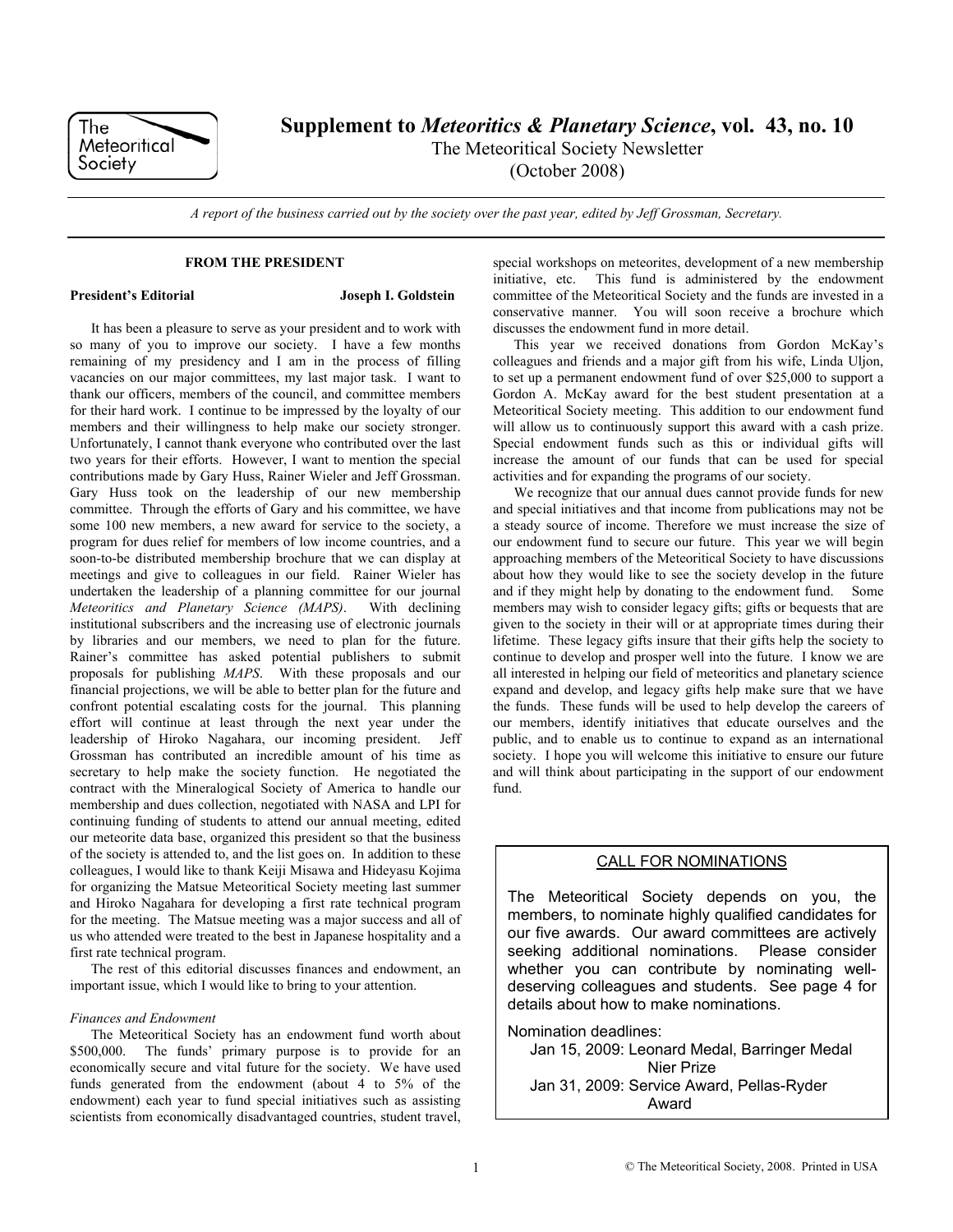## *Officers and Future meetings*

I would like to welcome the new officers of the society who will begin their service on January 1, 2009. Hiroko Nagahara (Japan) president. Ed Scott (US) president elect. New council members for 2009-2010 are Gretchen Benedix (UK), Harold Connolly (US), Alex Deutsch (Germany) and Keiji Misawa (Japan). I want to thank the following officers and council members for their service: Herbert Palme (Germany), past president, Marc Chaussidon (France), Henning Haack (Denmark), Noriko Kita (US, Japan), and Jutta Zipfel (Germany) council members.

Our 2009 meeting of the Meteoritical Society will take place from Monday July 13 to Saturday July 18, in Nancy, France. The meeting will break on Tuesday, July 14, for Bastille day, with the main sessions running Wednesday through Saturday. Sessions will be in the Faculty of Law building and a workshop on experimentation in cosmochemistry is planned. The technical and social program are being handled by Bernard Marty, Marc Chaussidon, and their colleagues. This promises to be a very good meeting. Please put the dates on your calendar and I hope to see many of you in Nancy in my new role as past president.

## **METEORITICS & PLANETARY SCIENCE**

### **Editor's Report A. J. Timothy Jull**

I would like to summarize briefly the status of our journal, Meteoritics and Planetary Science. Scientifically, the journal is doing well. We have some important changes which we have made to the electronic access for the journal, and also to the typesetting process.

### *University of Arizona Library hosting*

We have transferred our electronic copies (2003 and onwards) of *MAPS* from Ingenta to the University of Arizona Library "Digital Commons." This service is more cost-effective and has also eliminated a number of problems we had with Ingenta. The Library service also has a better search engine.

## *Production backlog and typesetting of papers*

Due to the volume of papers, it became difficult to continue our previous practice of typesetting papers in Tucson. This resulted in a serious backlog of papers in the production phase, that is, before you receive the proof copy. We now have all typesetting done using a service in India with an American service office, called Aptara. Our experience is that this company is most efficient and will turn around the typesetting of an issue in about a week or so. We initially used this company for the last 2 issues of 2007 – and we have been using it for all issues since March 2008.

Our production backlog is now reduced and we hope to eliminate it in the fall. July 2008 is now at the printer. We do a final proofing check in Tucson using our staff. Of course, authors still receive final proofs and we expect authors review this material carefully.

*Statistics* 

Here is a summary of number of papers printed since 2003:

| Year | Number of papers | Pages printed | Pages/paper |
|------|------------------|---------------|-------------|
| 2008 | 69†              | 1300          | 15.9        |
| 2007 | 142              | 2375          | 17.0        |
| 2006 | 132              | 2233          | 16.9        |
| 2005 | 117              | 2187          | 18.7        |
| 2004 | 136              | 2352          | 17.3        |
| 2003 | 127              | 2123          | 16.7        |

† Through June, excluding supplement

*Budget* 

Our journal currently operates with an annual budget of about \$375,000. This budget increases by a small amount each year. We have 178 institutional subscribers and about 950 personal subscriptions. The society supports the journal from member subscriptions with a subsidy of \$98,200 per year. One concern of the council is the long-term stability of the journal, especially in the light of current financial concerns worldwide. The Publications Committee is considering several alternatives for future publication of *MAPS* from the status quo, to non-profit or commercial publishers. None of these changes would alter the current editorial board at the current time.

Over the last year or so, we have instituted a page charge for papers exceeding 15 pages. This has worked quite well, both in limiting the size of some papers, but also as a source of additional revenue.

If you have any immediate concerns about *MAPS*, please contact our office. We are always happy to assist both authors and subscribers.

We look forward to a successful year for *MAPS* in 2009.

## **GEOCHIMICA ET COSMOCHIMICA ACTA**

### **Editor's Report Frank A. Podosek**

# *Geochimica Procedures Will Change*

 The *Geochimica et Cosmochimica Acta* (*GCA*) editorial office will retain some of the functions of its website, but others will be phased out in the future. We already receive and send a lot of our files – manuscripts, reviews and correspondence, etc. – through email as well as upload and download on our website. The e-mail route seems easier for authors and reviewers and we anticipate that this will become the main method of communication. The website will be retained to provide information on submission procedures, manuscript guidelines and other information about the journal.

 When the *GCA* editorial office moved to St. Louis nine years ago, correspondence and manuscript transmittal was still done mostly by snail mail. Basically, we immediately went to e-mail for most correspondence and set up our website (http://gca.wustl.edu) for submission of manuscripts, transmission of manuscripts to reviewers and AEs, and submission and transmission of reviews and editorial reports. An important factor in going the way of the website rather than just e-mail was that many people had slow internet connections and limited disk space, especially for their home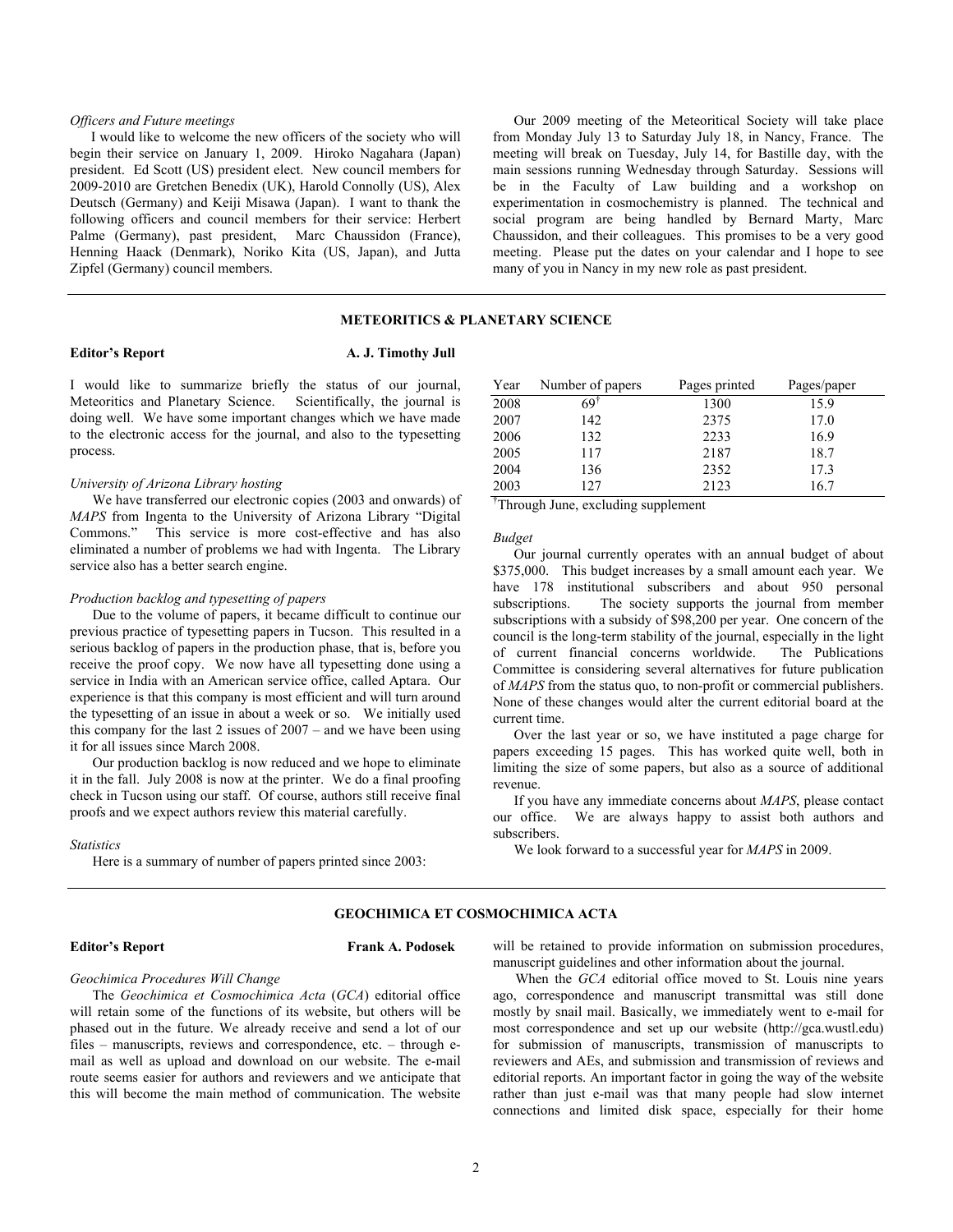computers, and did not like the idea of e-mails, unsolicited or not, with files that had a significant impact on their bandwidth and their disks. With a website, at least you could pick the time and location at which to download or upload files. These days, the rapid expansion of moderately priced disk storage and the growing prevalence of fast internet connections seem to render these concerns mostly moot. Most scientists nowadays are evidently thoroughly familiar with email and comfortable with file transmittal by e-mail, so this seems now a route preferable to website file transmittal with its usernames and passwords and rigid protocols. (We will continue to use our existing e-mail address, office@gca.wustl.edu, for all correspondence and file transmittal.)

Websites do have some advantages, however, notably including the fact that they are mostly operational 24/7, so that if you really want to get a copy of that manuscript you're supposed to review at 11 PM on a Friday, and don't want to wait until Monday morning, a website server will be happy to oblige. To retain this capability, for authors, reviewers and AEs alike, we will in fact use Elsevier's EES (Elsevier Editorial System) website in parallel with our more informal e-mail communications. You will be able to use the EES facility as much or as little as you like. If you submit a manuscript or a review by e-mail, the editorial office staff will get it into the EES system for you, and if you need a file we will mail it to you or you can fetch it from EES, as you prefer. If it suits you, you can handle most of your interactions with the journal through EES, or you can do everything by e-mail without having anything at all to do with EES.

## **SOCIETY AWARDS AND HONORS**

### **New award winners**

Currently, the Meteoritical Society has four awards, which are presented annually, and jointly sponsors the Pellas-Ryder Award for best student paper in planetary science. In addition, the Society now selects the winner of the Brian Mason Award. The society also elects fellows in years divisible by two.

The Leonard Medal honors outstanding contributions to the science of meteoritics and closely allied fields. It was established to honor the first president of the society, Frederick C. Leonard. In 2009, the Leonard Medal will be presented to **Lawrence Grossman** for his leadership role in study of vapor-solid formative processes in the early solar system and in the study of the history of refractory materials in meteorites.

The Barringer Medal and Award recognize outstanding work in the field of impact cratering and/or work that has led to a better understanding of impact phenomena. The Barringer Medal and Award honor the memory of D. Moreau Barringer and his son, D. Moreau Barringer, Jr., and are sponsored by the Barringer Crater Company. At the annual meeting in 2009, the Barringer Medal will be presented to **Wolf Uwe Reimold.** He is recognized for his studies of the Vredefort impact structure in South Africa, as well as contributions to many fields, including shock metamorphism, petrology and geochemistry of impact melt basalts, analysis of lunar rocks and meteorites, as well as his detailed studies of other terrestrial impact craters.

The Nier Prize recognizes outstanding research in meteoritics and closely allied fields by young scientists. Recipients must be under 35 years old at the end of the calendar year in which the council selects them. The award honors the memory of Alfred O. C. Nier, and is supported by an endowment given by Mrs. Ardis H. Nier. The 2009 Nier Prize will be presented to **Gordon Osinski** for his advances in the understanding of petrology and field aspects of impact cratering.

The Service Award honors members who have advanced the goals of the society to promote research and education in meteoritics and planetary science in ways other than by conducting scientific research. Winners are granted lifetime membership in the Meteoritical Society. Because of a change in the timing of this award, there are two awards to announce since the last newsletter. The 2008 Service Award, presented at the Matsue meeting, went to **Drew N. Barringer** for his outstanding support of the Meteoritical Society, meteorite and impact cratering research, student education, and public outreach. The 2009 Service Award will be presented to **Derek W. G. Sears**. Over the course of a decade as Editor of the society journal, Derek transformed it into the highly respected international scientific journal that we have today.

The Pellas-Ryder Award for best student paper on planetary sciences is jointly sponsored by the Meteoritical Society and the Planetary Geology Division of the Geological Society of America. It is given to undergraduate or graduate students who are first authors of a planetary science paper published in peer-reviewed scientific journals. The prize includes a plaque and a cash award of \$500. This year's award for best paper submitted in 2007, was presented at the Matsue meeting to **Mathieu Touboul** for his paper, "Late formation and prolonged differentiation of the Moon inferred from W isotopes in lunar metals" (*Nature* **450**, no. 7173, pp. 1206-1209 [2007]).

The Brian Mason Award is for the best Meteoritical Society abstract submitted by a student who also agrees to publish a popular article in *Meteorite* magazine. The award is co-sponsored by the International Meteorite Collectors Association (IMCA) and *Meteorite*, with the selection being made by the program committee for the annual meeting. The 2008 Mason Award winner was **Maitrayee Bose**, a student at Washington University, for her abstract, "Iron-enriched stardust grains in the meteorites Acfer 094, QUE 99177, and MET 00426."

Finally, 10 new Meteoritical Society fellows were elected by the council in 2008. These were: **Conel M. O'D. Alexander**, **Drew N. Barringer**, **Guy J. Consolmagno SJ**, **George J. Flynn**, **Alex N. Halliday**, **Trevor R. Ireland**, **Randy L. Korotev**, **Steven J. Ostro**, **Carolyn S. Shoemaker**, and **Timothy D. Swindle**.

Complete lists of fellows and past award winners are available on the society website.

### **Award Committees**

The Leonard Medal Committee, which nominates awardees for the Leonard Medal and the Nier Prize as well as society fellows, was chaired in 2008 by Frank Podosek. The other members were Mike Gaffey, Monica Grady, Christian Koeberl and Tim McCoy. Christian Koeberl will be the new chair for 2009.

The members of the Barringer Medal Selection Committee this year were Natascha Artemieva, Nadine Barlow, Christian Koeberl, and Bernd Milkereit (chair). Next year Natascha Artemieva will chair the committee.

The Membership Committee is charged with administering the Service Award. In 2008, the members were Gary Huss (chair), Addi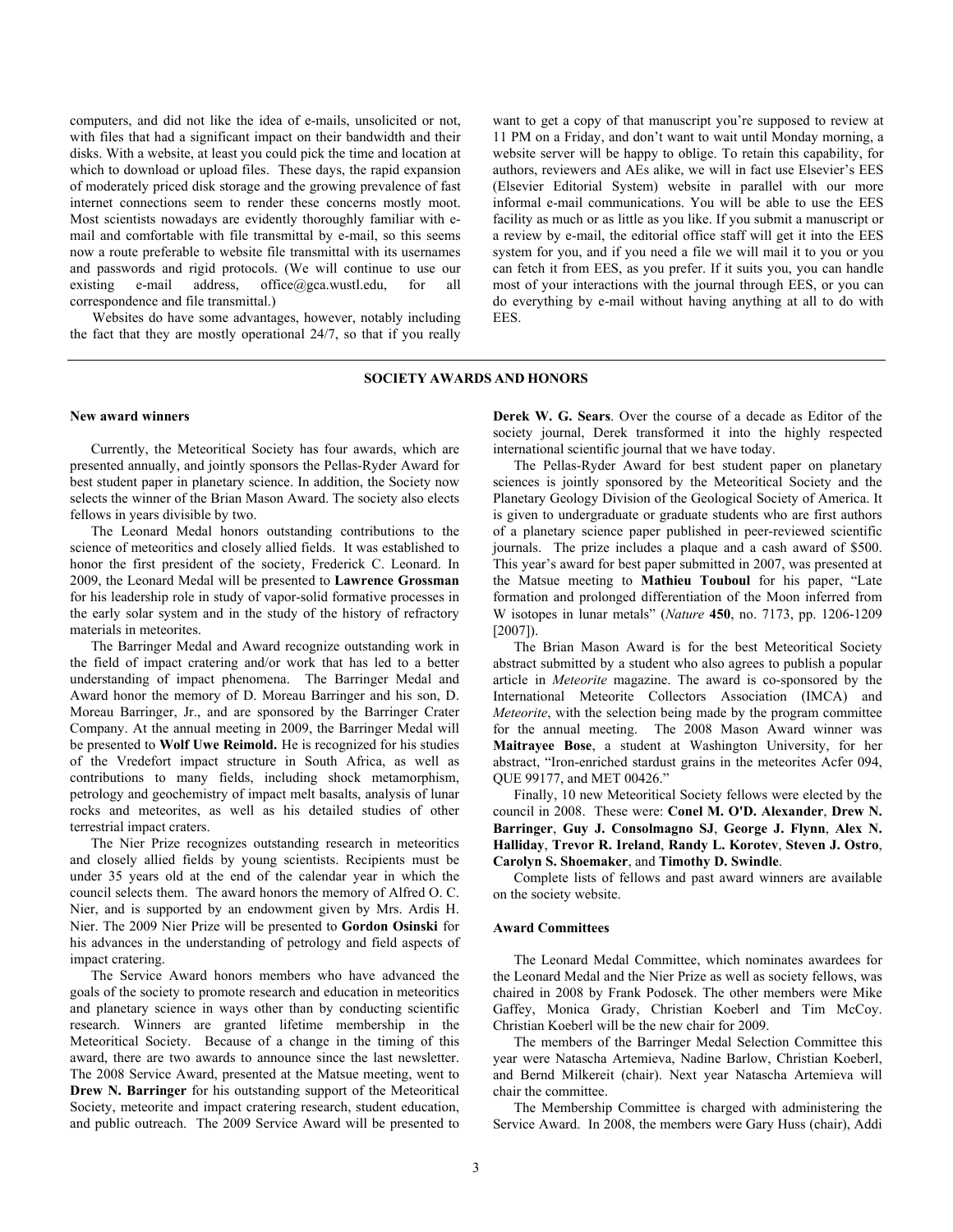Bischoff, Hasnaa Chennaoui, Candace Kohl, Caroline Smith, and Akira Yamaguchi. In 2009, the committee will again be chaired by Gary Huss.

The Committee for the Pellas-Ryder Award was chaired this year by Meenakshi Wadhwa, representing the Meteoritical Society. The other members were Mike Weisberg and Anders Meibom (MetSoc), and Herbert Frey, Louise Prockter, and Aileen Yingst (GSA). Herbert Frey will chair the 2009 committee, which will select the best student paper submitted in 2008.

## **Nominations**

Members are strongly urged to nominate candidates for the society's awards. Below are the procedures to follow.

*Leonard Medal and Nier Prize Deadline January 15, 2009* 

Nominations for the Leonard Medal and Nier Prize should include: (a) a formal letter of nomination, (b) a biographical sketch of the candidate, (c) a list of publications covering the work to be considered for the award, (d) additional substantive information, such as statements as to the importance of the nominee's research to the field of meteoritics and/or to the research of others, (e) one seconding letter in support of the nomination (additional letters are encouraged). Nominations for the Nier Prize should also include the candidate's birth date; a nomination is void if the candidate will reach the age of 35 before the end of calendar year of the selection. If the research for the Nier Prize was performed and published with a research advisor or with multiple authors, a statement must be included that describes the nominee's leading role in the research. Electronic submissions are preferred, and should be sent to Dr. Christian Koeberl (christian.koeberl@univie.ac.at), University of Vienna, Dept of Geological Sciences, Althanstrasse 14, AT-1090 Wien, Austria.

### *Society Fellows*

No fellows will be elected again until 2010, but nominations are always welcome and should include a summary of the candidate's accomplishments (suggested length: ~150-200 words) together with a list of 5-10 of the candidate's most significant publications, including titles. Nominations should be sent to Christian Koeberl at the address given just above.

*Barringer Medal Deadline January 15, 2009*  Nominating letters should include: (a) a biographical sketch of the candidate, (b) a summary and evaluation of the accomplishments of the candidate and the importance of the candidate's work, (c) a list of publications covering the work to be considered for the award, and (d) one or more seconding letters. Please send nominations to Dr. Natalia Artemieva (artemeva@psi.edu), Planetary Science Institute, 1700 E. Ft. Lowell, Suite 106, Tucson, AZ 85719, USA.

*Service Award Deadline Jan 31, 2009* 

Nominating letters should include a biographical sketch of the candidate and additional substantive information, such as statements as to the importance of the nominee's activities to the field of meteoritics and/or to the research of others. One or more seconding letters in support of the nomination are strongly encouraged. Send nominations to Dr. Gary R. Huss (ghuss@higp.hawaii.edu), Hawaii Institute of Geophysics and Planetology, University of Hawaii at Manoa, 1680 East-West Road, POST 504, Honolulu, HI 96822, USA.

## *Pellas-Ryder Award Deadline January 31, 2009*

Nominations should include the full citation of the paper and a brief description of the significance of the paper. Two letters of certification are required, one from the student's department head attesting that the individual was a student at the time of paper submission to the publishing journal, and another from the student's advisor detailing the portion of the work done by the student and contributed by others including the advisor. Send nominations to Dr. Herbert Frey (Herbert.V.Frey@nasa.gov), NASA/Goddard Space Flight Center, Code 698, Greenbelt, MD 20771-0001, USA.

### **ANNUAL MEETINGS**

# **2008 Matsue, Japan Hideyasu Kojima and Keiji Misawa**

The 71st annual meeting of the society was held July 28–August 1, 2008, in Matsue, Japan. The venue for the meeting was the Kunibiki Messe located along a river connecting Lakes Shinji and Nakanoumi. The meeting was hosted by the Antarctic Meteorite Research Center, National Institute of Polar Research (NIPR), with major support from Shimane Prefecture, Matsue City, NIPR, the Graduate University for Advanced Studies (SOKENDAI), and the Lunar and Planetary Institute.

The meeting started with a welcome reception on Sunday evening. Three hundred and nine registered participants and 25 guests attended the meeting. The program committee accepted 326 abstracts for oral or poster presentations. In two parallel sessions, 189 talks and one special lecture were presented from Monday morning to Friday noon and 121 posters were on display, with a formal poster session on Tuesday evening. On Monday and Tuesday, participants enjoyed powdered green tea in a tea-ceremony booth.

Wednesday morning was reserved for the plenary session, including the medal ceremony. The Leonard Medal was presented to Edward Scott, the Barringer Medal was presented to Frank Kyte, the Nier Prize was presented to Shogo Tachibana, and the Meteoritical Society Service Award to Drew Barringer.

The travel grants were sponsored by the Barringer Crater Company, the Planetary Studies Foundation, SOKENDAI, and Siliconit Co., Ltd. Twelve U.S. students and post-doc fellows received support from the NASA Cosmochemistry Program.

On Wednesday afternoon, participants and guests visited the Adachi Museum of Art in which they enjoyed both its superb Japanese gardens and its collection of contemporary Japanese paintings. After that, the participants visited Izumo Taisha Shrine and were allowed to have the honor of seeing Honden, the main building of Izumo Shrine, for the first time in 60 years because of the temporary removal of the object of worship from the shrine during its rebuilding. After the excursion trip, the conference banquet was held at the Matsue Vogel Park with local fresh foods: sashimi, sushi, tempura, soba noodle, etc. and drinks. The park was a breathtaking showcase of flowers such as begonias and fuchsia. A spectacular Japanese drum attraction was performed.

The farewell party was held at the Kunibiki Messe just after closing the Friday session.

Two post-conference excursions were carried out.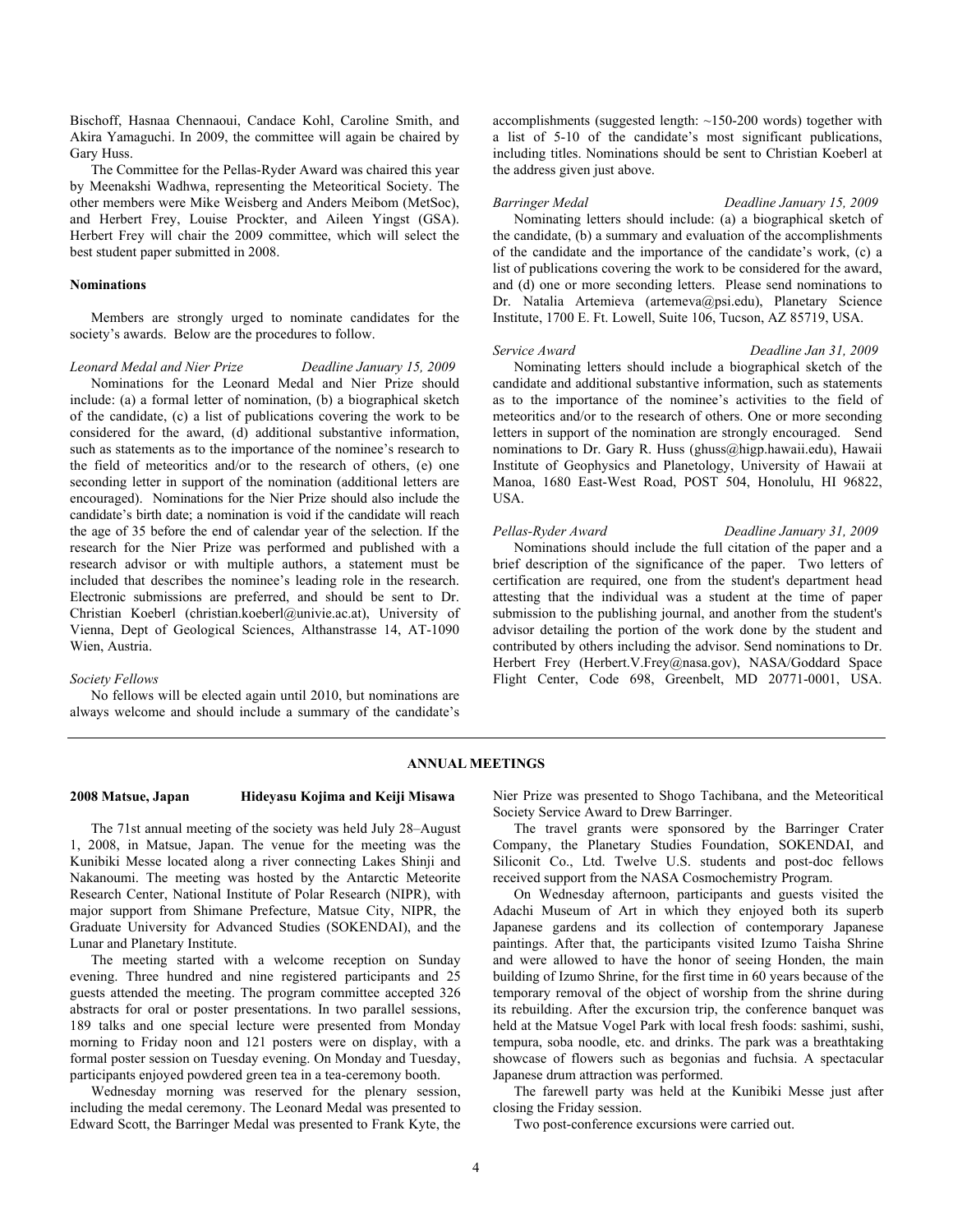The Kita-Kyushu excursion took 11 participants to the site where the world's first recorded meteorite fall was observed. The participants visited Suga Shrine in Fukuoka Prefecture and took a close look at the Nogata meteorite (L6) which fell on May 19, 861, and has been kept at the shrine. The excursion also included Dazaifu Shrine and Kyushu National Museum in Dazaifu City.

Twenty-two participants visited the Iwami Ginzan Silver Mine site, and enjoyed the archaeological remains of large-scale mines, smelting and refining sites and mining settlements worked between the 16th and 20th centuries.

The pre-conference workshop, Antarctic Meteorites: Search, Recovery, and Classification, was held July 26–27, 2008, in conjunction with the annual meeting at the Kunibiki Messe. The workshop was organized by Hiroshi Kaiden of NIPR and Kevin Righter of NASA-JSC. Seventy-three participants discussed issues relating to meteorite collections, and how to allow these new discoveries to have the largest impact on our field.

The public lecture, Explore the Solar System, was held at the Kunibiki Messe on Sunday afternoon. Lecturers were Manabu Kato of JAXA and Mike Zolensky of NASA-JSC. More than a hundred citizens, including children, attended the lecture.

### **2009 Nancy, France**

### **Marc Chaussidon, Guy Libourel, Bernard Marty**

The 72nd annual meeting of the Meteoritical Society will be held July 13–18, 2009, in Nancy, France. Located in Lorraine in the northeast of France, the city of Nancy is known all over the world thanks to Place Stanislas, a magnificent example of classical French architecture, considered the most beautiful royal square in Europe. It is the high point of Nancy's outstanding collection of 18th century monuments, on UNESCO's World Heritage List. Nancy is also a prestigious center of art and architecture, mainly in response to the work of the "Ecole de Nancy," a group of artists and architects who worked in the Art Nouveau style at the end of the 19th and beginning of the 20th century. To be immersed in this historical atmosphere, the meeting will be held in the city center, within walking distance of hotels and the railway station. The venue for the meeting is the faculty of law on the Place Carnot, near ( $\approx$  300 m) Place Stanislas.

Nancy is served by Metz-Nancy Lorraine regional airport (http://www.metz-nancy-lorraine.aeroport.fr) and by the TGV EST - Eastern France-Europe high speed train (http://www.tgv.com/ EN/index\_HD.html). If you are coming from overseas, while there are many options for coming to Nancy, we strongly recommend flights arriving at Charles de Gaulle (CDG) international airport in Paris. The two simplest options are i) Flight to CDG in Paris and then direct TGV EST train (CDG-Lorraine station): 70 minutes; 3 connections/day at  $\approx$  7:30 am, 12:30 pm, and 7:30 pm (buses will be waiting at Lorraine station to take MetSoc attendees on the 25 minute trip to downtown Nancy), or ii) Flight to CDG and then go to (or stay in) Paris and take a direct TGV EST train (Paris Gare de l'Est-Nancy), 90 minutes;  $\approx$  10 connections/day and then walk to your hotel. Nancy offers plenty of hotel rooms and many of them offer very reasonable rates (however attendees are encouraged to register early because July is a tourist season).

Accommodations in several hotels within walking distance of the railway station and the meeting venue have already been booked at a special price for the conference (from 35-60 $\epsilon \star \star / \star \star \star$  up to150 $\epsilon$ )  $\star \star \star \star$ ). The meeting web site (http://www.metsoc2009.org/) will provide information and links for booking (through Nancy Congres), emphasizing low- and mid-priced hotels. In July, the weather is on average sunny and dry. High temperatures are approximately 30– 35°C (86–95°F) and lows are around 20°C (68°F).

Registration will start on Monday afternoon, July 13, and will be followed by a welcome reception. Tuesday, July 14, is Bastille Day and is reserved for excursions to WWI battle fields, the Vôsges mountains, or Côtes de Toul vineyards. Oral sessions will be held from Wednesday morning to Saturday at noon in two air conditioned amphitheaters of the faculty of law. Attendees are requested not to register on Wednesday morning since sessions will start early. Two poster sessions are scheduled for Tuesday and Friday evenings in the cloister. The banquet will be held Thursday evening at Pont à Mousson (a 20-minute bus ride from Nancy) in "Abbaye des Prémontrés" (13th century) on the Moselle riverside.

A three-day pre-conference workshop (from Saturday to Monday, July 11–13) entitled, "Experimentation in cosmochemistry: from nebulae to planets," will be organized. A four-day preconference fieldtrip (Friday-Monday, July 10-13) to the Rochechouart impact structure (SW France) will also be organized. More detailed information on the workshop and fieldtrip will be available on http://www.metsoc2009.org.

The first announcement of the meeting will be mailed in November 2008 by the Lunar and Planetary Institute. For more information please contact us through the Nancy MetSoc website (http://www.metsoc2009.org/). Note that a suggestion box will be opened on the website and we encourage the attendees to use this box to ask questions and make suggestions on all logistic details they would like to bring to our attention (e.g. day-care, etc.).

| March 5, 2009  | Indication of interest deadline;<br>second   |  |  |  |  |  |  |
|----------------|----------------------------------------------|--|--|--|--|--|--|
|                | announcement on-line at LPI website.         |  |  |  |  |  |  |
| April 28, 2009 | Deadline abstracts submission.               |  |  |  |  |  |  |
| May 28, 2009   | Final announcement, program, and abstracts   |  |  |  |  |  |  |
|                | on-line at LPI website.                      |  |  |  |  |  |  |
| June 5, 2009   | Pre-registration deadline for reduced rates. |  |  |  |  |  |  |
| July 11, 2009  | Pre-conference workshop, "Experimentation in |  |  |  |  |  |  |
|                | cosmochemistry: from nebulae to planets."    |  |  |  |  |  |  |
| July 13, 2009  | 72nd annual meeting of the Meteoritical      |  |  |  |  |  |  |
|                | Society begins.                              |  |  |  |  |  |  |
|                |                                              |  |  |  |  |  |  |

### **MetSoc Meeting calendar**

| Year | Dates        | Location                   | Contact          |
|------|--------------|----------------------------|------------------|
| 2009 | July $13-18$ | Nancy, France              | Marc Chaussidon  |
| 2010 |              | New York, USA <sup>T</sup> | Denton Ebel      |
| 2011 |              | Greenwich. UK              | Gretchen Benedix |
| 2012 |              | Cairns, Australia          | Trevor Ireland   |

† Change of venue. At press time, plans to move the 2010 meeting from Toronto to New York are still under development.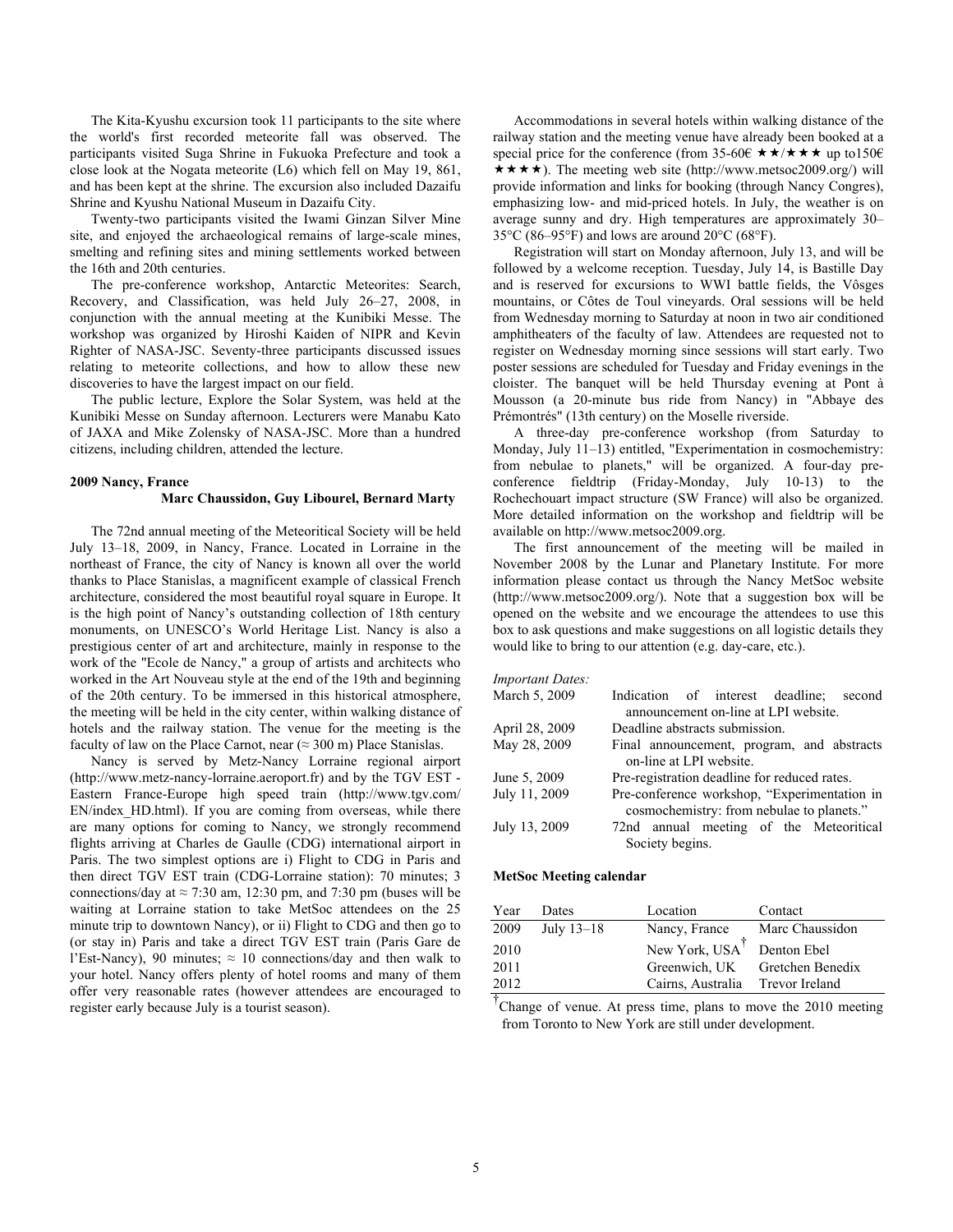| President:                    | Hiroko Nagahara | Japan |          | Councilors: | Rhian Jones               | U.S.                 | 2nd term |
|-------------------------------|-----------------|-------|----------|-------------|---------------------------|----------------------|----------|
| Vice President: Ed Scott      |                 | U.S.  |          |             | Gopalan Sriniyasan Canada |                      | 2nd term |
| Past President: Joe Goldstein |                 | U.S.  |          |             | Mark Thiemens             | U.S.                 | 2nd term |
| Secretary:                    | Jeff Grossman   | U.S.  | 3rd term |             | Rainer Wieler             | Switzerland 2nd term |          |
| Treasurer:                    | Alan Rubin      | U.S.  | 2nd term |             | Gretchen Benedix          | U.K.                 | 1st term |
|                               |                 |       |          |             | Harold Connolly           | U.S.                 | 1st term |
|                               |                 |       |          |             | Alex Deutsch              | Germany              | 1st term |
|                               |                 |       |          |             | Keiji Misawa              | Japan                | 1st term |

### **FINANCES**

## **Treasurer's Report Communist Property Alan Rubin**

## *Current Fiscal Year*

The current 2008-2009 fiscal year began on 1 June 2008. We estimate receiving \$92,675 in dues and \$7000 in gifts. We have already received \$42,020 in royalties from Elsevier.

Fixed costs for the society include \$98,200 per year for MAPS, \$7000 for GCA office support, about \$14,000 for MSA office support, and support for various committees, awards, bank fees, travel support, tax assistance, tax-return filing fees, bank fees, liability insurance, and website costs. I am projecting a budget deficit of about \$8,000 for the fiscal year. The deficit is due largely to a less-than-expected amount of Elsevier royalties; last year we received \$63,030.00.

### *Assets*

As of August 31, 2008, the society's total assets were \$670,000. This includes \$475,000 in the Endowment Fund (now a single account at A. G. Edwards) and \$195,000 in two checking accounts. The Nier Fund, which stood at \$45,600 at this date, is part of the Endowment Fund. The Gordon A. McKay Fund, which will be used to fund awards for best student presentations at MetSoc meetings, was recently established by generous donations (see below). As of 16 September 2008, the McKay Fund stands at \$26,686; this amount (which is currently in a checking account) will be transferred to the Endowment.

## *Gifts*

We thank the 122 society members who have generously contributed gifts to the Endowment Fund over the past year. These help support workshops, awards, student travel and other activities. The following members contributed \$100 or more: F. Begemann, Scott Brey, Ghislaine Crozaz, Nicolas Dauphas, Paul De Carli, Henry Deyerle, Jr., Bevan French, Serge Genest, Joseph Goldstein, Jeffrey Grossman, Othmar Jentsch, Thomas Kaiser, John Kashuba, Jörn Koblitz, Ursula Marvin, Brian Mason, William McDonough, Edward Olsen, Robert Pepin, Thomas Rodman, Shoichi Saito, and John Wasson.

The Gordon A. McKay fund was established thanks to a major donation from Gordon's widow, the late Linda Uljon, and an outpouring of generosity from more than 40 other people and corporations. Charter donors to the fund were: Judy Allton, Tom Block & Jean Ashmore, Michael Drake, Lisa Fletcher, Mike Gaffey, Jeff Grossman, Roger Hewins & Brigitte Zanda, Fred Horz, Gary Huss, John Jones, Rhian Jones, Lindsay Keller, Makoto Kimura, Eisuke Koizumi, Mutsumi Komatsu, Satoshi Utsunomiya, Jun Chokai, Randy Korotev, David & Marilyn Lindstrom, Kurt Marti, Pam McCarley, Hap McSween, Takashi Mikouchi, Dick Morris, Sarah Noble, Larry and Connie Nyquist, Steven Pavelitz, Kevin & Minako Righter, Susanne Schwenzer, Steve Simon, Martha & Jonathan Smith, Eileen Stansbery, Tokuhei Tagai, Ross Taylor, Tomoki Nakamura, Linda Uljon, David Walker, Paul Warren, John Wasson, Akira Yamaguchi, Hideto Yoshida, ICMAS, Inc., Cameca Instruments, and the Albemarle Foundation.

## **Endowment Committee Report Tim Swindle, Chair**

The Endowment Committee oversees the Meteoritical Society's investments, and is also tasked with both building the Endowment and suggesting good ways to spend the income from it. There has been activity on all three fronts.

### *Investments*:

The Meteoritical Society's investments are in an account that is a mix of stock and bond funds designed to track the stock market, but to be less volatile. In that sense, it seems to be performing as advertised by the broker. Since embarking on our current investment strategy in early 2006, our returns have lagged behind the stock market when stocks have performed well, and have not slumped as much as the market when stocks performed poorly. As of July 1, 2008, our growth (not counting deposits and withdrawals) was almost exactly halfway between that of the bond index we have been tracking (Lehman Aggregate) and three common stock indices (NASDAQ, Dow Jones Industrial and S&P 500), with a total of \$489,814.39 in the Endowment and the Alfred O. Nier Fund, combined. The finances of the Gordon A. McKay Fund, which, like the Nier Fund, is used for a specific award, will also be monitored by the Endowment Committee in future years.

### *Building the Endowment*:

We will be starting an effort to generate some major contributions to the Endowment to enable us to tackle additional projects. We will be mailing out copies of a new brochure explaining the Endowment (developed in conjunction with the Membership Committee) at the start of this campaign. We thank Candace Kohl for doing much of the work on the brochures. In addition, we have added this information to the website.

### *Using the Endowment*: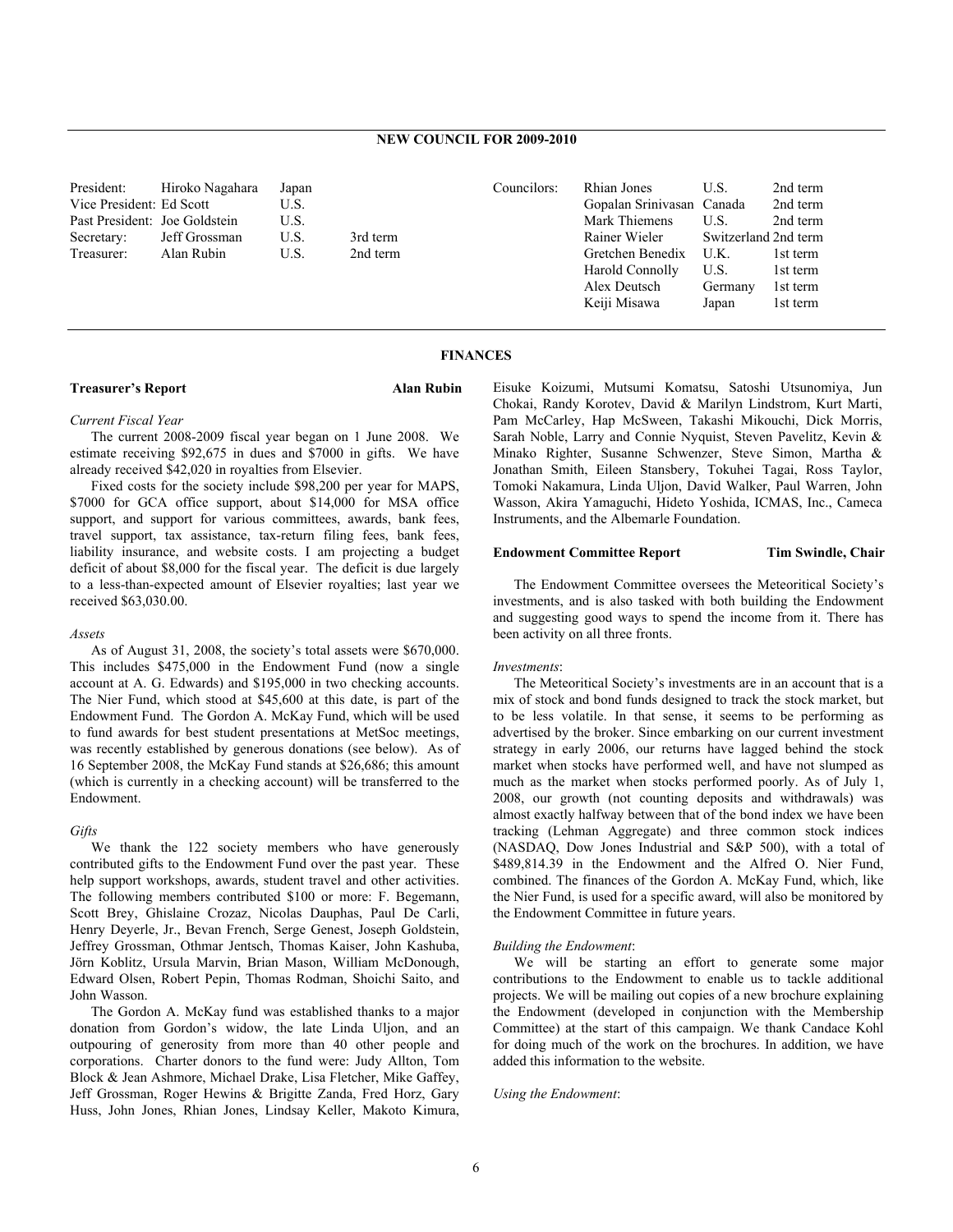Over the past several years, the Endowment has been used to fund a variety of projects based on unsolicited requests handled on a case-by-case basis. We have noticed that several of these projects have been outreach projects, and have concluded that such projects are a very good use of the Endowment's resources. This year, we developed a set of guidelines for outreach projects. What we are looking for is projects designed to reach out beyond the Meteoritical Society to the broader scientific community, the broader meteorite community, educators, or the general public, typically for \$1500- \$3000. The full details are in the Endowment portion of the society web site, or can be requested from the Meteoritical Society secretary or the chair of the Endowment Committee.

### **METEORITE NOMENCLATURE COMMITTEE**

### **Report of the chair** Jutta Zipfel

In 2007, the Nomenclature Committee (NomCom) approved names and information for 2365 meteorites that were published in two issues of the *Meteoritical Bulletin* (MB 93, *MAPS* 43, 571-672 and MB 94, submitted). Among these are 530 finds and 13 falls from outside Antarctica. A large number of Antarctic finds were published, including almost 600 finds from the Chinese Antarctic search team collected between 2002 and 2006. As in former years, valuable information on meteorite nomenclature, instructions and templates for reporting new meteorites may be found on our homepage, http://www.meteoriticalsociety.org/simple\_template.cfm? code=pub\_bulletin).

By the end of 2008, three members including myself will rotate off the committee. In addition, Hiroko Nagahara, ex officio member and vice president, will be replaced with Ed Scott, our new vice president starting in 2009. I would like to thank Rhian Jones, Luigi Folco and Hiroko Nagahara for their constant, constructive and supportive service on the committee. I welcome new members, Roza Scorzelli, Smail Mostefaoui, Henning Haack, and Ed Scott. Kevin Righter has agreed to chair the committee in 2009.

2008 was another challenging year for the committee. On rather short notice, Harold Connolly stepped down as editor. Fortunately, Michael Weisberg agreed to take over. Since April, Mike has been dealing with past and new submissions and production of the current issue of MB 94. I'd like to thank Mike for taking on this challenging and time-consuming task.

As parting chair, I'd like to say that it was a constant stimulation for me, realizing that, over the last years, meteorite nomenclature has become so much more than merely naming a meteorite. It has developed into a big registry and database that shows its benefits already. I would also like to thank all past and present members on the Committee with whom I served over the last 8 years. I enjoyed working with all of you and I wish the committee all the best for the future.

## **From the Editor of the Bulletin Mike Weisberg Mike Weisberg**

I took over the editorship of the *Meteoritical Bulletin* in April, 2008. Since that time, many new meteorite submissions have been approved. MB 94 is now in production and it will report data for over 900 newly approved meteorites, including 119 non-Antarctic and 803 Antarctic (ANSMET) meteorites. Numerous new meteorite submissions are currently being reviewed for future bulletins, including over 800 Grove Mountains meteorites collected by the Chinese Antarctic program during their 2003 and 2006 expeditions.

Becoming editor of the Bulletin has been both an education and a challenge. I am grateful to Jutta Zipfel (current chair of NomCom), Jeff Grossman (editor emeritus and manager of the meteorite database) and Harold Connolly (former editor) for their help and advice in getting me started as editor and their continued support. I will miss working with Jutta, who is rotating off as chair the end of this year. Her counsel on nomenclature issues has helped keep me on track and our discussions about the future of NomCom will be helpful over the coming years as we plan to improve the meteorite submission and review process. It is a pleasure working with the Nomenclature Committee. Their hard work is an invaluable service to the meteorite community.

### **MEMBERSHIP**

## **Report of the Membership Committee Gary Huss, chair**

The membership committee has been very active this year. A major effort has gone into straightening out the membership records and recovering lost and missing members. As a result, the society now has 966 members. With MSA managing the membership, the

# MEMBER SERVICES

Our membership website can be found at: http://metsoc.meteoriticalsociety.net/

Online services include:

- Membership renewals
- Change of address
- Directory of society members

society should have a clear and detailed record of membership from this point forward. The society has added a new category of membership open to people from underdeveloped countries. People who live in countries on the Hinari list of countries eligible to receive low-cost or free scientific journals will be able to join the society for \$25. This new category of membership has been established to give people in countries where the normal dues are a significant fraction of the average person's annual income the opportunity to learn about meteorites and to have contact with meteorite enthusiasts and researchers world-wide. See the website for details about this membership category.

The membership committee, with Candace Kohl acting as point person, has created and produced a new Membership brochure, which is to be distributed at professional meetings, rock and mineral shows, and other venues where new members might be found. A poster is being designed to complement the brochure and we expect these new recruiting tools to help significantly in increasing the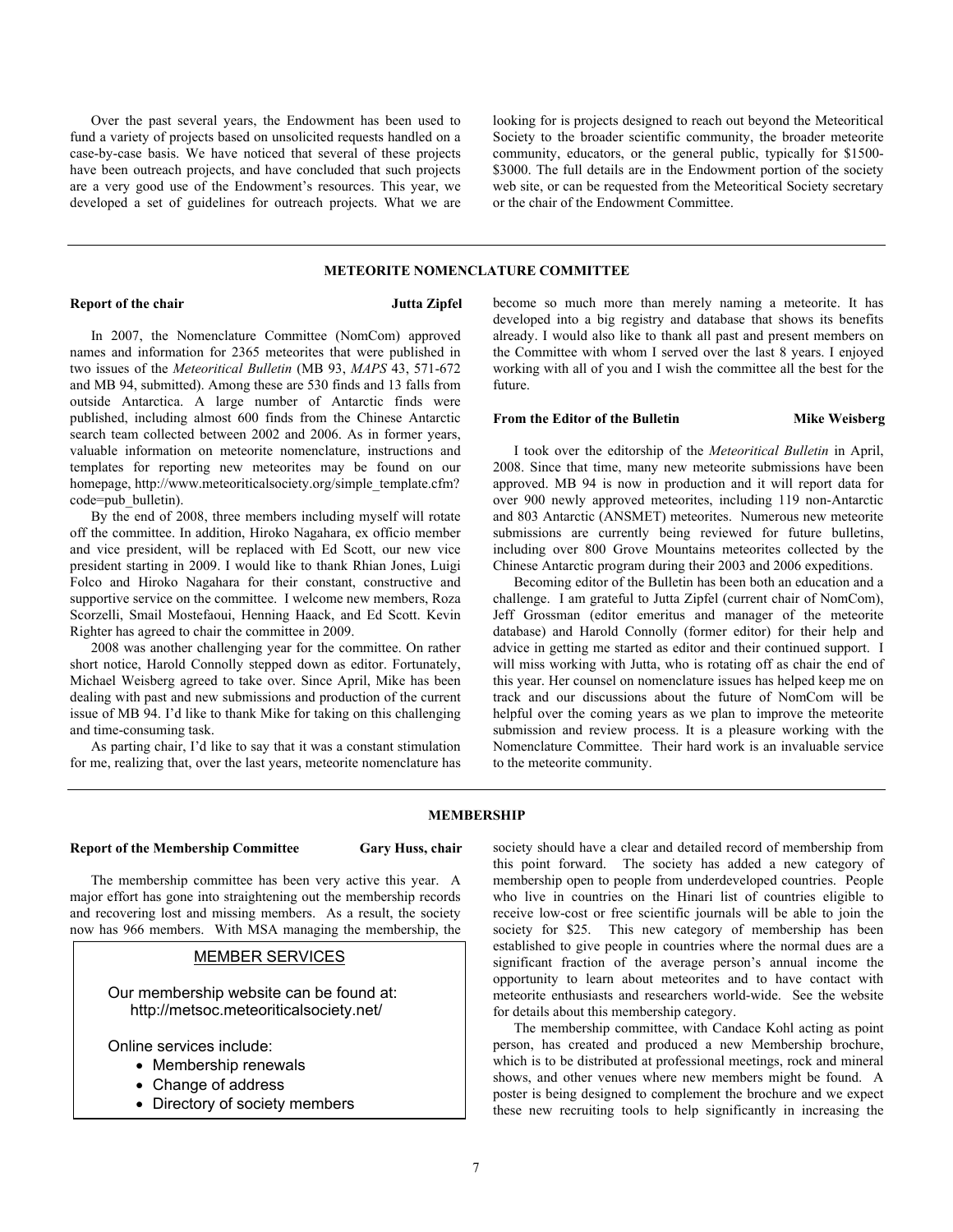membership. As noted above, the committee also has created a new Endowment brochure to explain what the society does with its endowment and to encourage people to donate to facilitate an even broader range of activities.

With many membership issues dating from before our contract with MSA now largely straightened out, the membership committee will begin serious efforts to recruit new members and to find ways to increase the value of membership in the Meteoritical Society. Input from society members is welcome and can be provided by e-mail at:

membership.committee@meteoriticalsociety.org

### *List of new members*

The following people joined (or, in some cases, rejoined) the society in the past year:

Regular/retired members: Michael Antonelli, Karl Aston, Mike Bandli, David Blewett, Karl Boles, Svend Buhl, Anna Butterworth, Michael Gilmer, Randall Gregory, Edward Grew, Cesare Guaita, Eric Harrigan, Doc Hermalyn, Friedrich Horz, Stein Jacobsen, James Karner, Yuzuru Karouji, Deborah Klaisle, Andreas Koppelt, Georgina Kramer, Bruno Lafrance, Stephen Lehner, Richard Lipke, David Mann, Bernard Marty, John Miller, Vanni Moggi-Cecchi, Edmund Montgomery, Andreas Neumair, Ted Nield, Hernando Nunez del Prado, Tetsuji Onoue, Yasuji Oura, Allan Pring, Eric Robin, Andrew Schedl, Michael Simms, Douglas Stoeser, Gonzalo Tancredi, Zbigniew Tyminski, Guiqin Wang, Peter Wasilewski, Steven Weidenbaum, Michael Wilde, Zhidong Xie, Hikaru Yabuta, Ryan Zeigler, and Evgenij Zubko.

Student members: Insoo Ahn, Tomoaki Aoki, Rosalind Armytage, James Ashley, Janaina Avila, Ken-ichi Bajo, Katerina Bartosova, Eve Berger, Katherine Bermingham, Marc Biren, Chelsea Brunner, Hyerim Choi, Thomas Davison, Douglas Dawn, Renaud Deguen, Christina Duffy, Lu Feng, Wataru Fujiya, Michael Greenberg, Jang Mi Han, Minako Hashiguchi, Brendan Hermalyn, Junko Isa, Matthew Izawa, Samantha Jones, Yoko Kebukawa, Bryan Killingsworth, Ashley King, Randolf Kofman, Taichi Kurihara, Yann Le Gac, Marlene Leclerc, Makoto Maeda, Shintaro Matsuda, Seann McKibbin, Matthias Meier, Ritesh Mishra, Melissa Morris, Francois-Regis Orthous-Daunay, Mikki Osterloo, Shin Ozawa, Chang Kun Park, Antoine Roth, Pablo Solorzano, Mitsuhiro Sugita, Tim Tomkinson, Mathieu Touboul, Matthias Van Ginneken, John Weirich, Akinori Yamada, and Tatsunori Yokoyama.

### **Deaths**

**Gordon A. McKay** (1945-2008), an experimental geochemist, spent almost his entire professional career as a planetary scientist at the NASA Johnson Space Center. He was known for his careful experiments on lunar, martian, and asteroidal basalts and for his innovative analytical techniques for trace elements using electron beam techniques. He was a member of the Meteoritical Society, the Geochemical Society, and the American Geophysical Union.

Gordon was born Sept. 26, 1945, in Titusville, Pennsylvania, the third son of Twila and Donald McKay. He grew up in Tulsa, Oklahoma, but finished high school in Paoli, Pennsylvania. Gordon received his B.A. and M.A. degrees from Rice University in Houston, Texas, and then went to the University of Oregon, where he worked on the Apollo 11 lunar samples. His Ph.D. thesis, working with advisor Dan Weill, was an experimental investigation of the origin of KREEP, an incompatible-element-enriched lunar component that probably represents the last dregs of the lunar magma ocean. His graduate-student and post-doc colleagues at Oregon included: Mike Drake, Richard Grieve, Bill Leeman, Dave Lindstrom, Marilyn (Martin) Lindstrom, Stu McCallum, Dick Naslund, Lance Peterson, and Doug Stoeser.

Gordon graduated from Oregon in 1977 and won an NRC Associateship to the NASA Johnson Space Center in Houston, where, serendipitously, his brother David McKay also worked. In 1979, Gordon spent a year as an NRC Management Associate at NASA Headquarters in Washington, D.C.; and this year in Washington presaged Gordon's segue into management. In 1990 he was named the Chief of the Planetary Science Branch at JSC — a position that, under one assumed title or another, he would continue to fill, up until the time of his death.

From the mid-1980s through the rest of his career, Gordon was best known for his work on meteorites from Mars. His experimental work on martian compositions and his precise analyses of martian rocks set a high standard for others to follow — he was well known for his meticulous experimental and analytical techniques. There are  $~140$  known martian meteorites but most are cumulates or partial cumulates. Only two of these — QUE 94201 and Y-980459 — have been identified as true liquid compositions, because of Gordon's experiments.

In addition to his scientific pursuits, Gordon was an avid sailor and a sometime golfer. He was married to the late Linda Uljon for over 30 years; and he and Linda had two daughters, Gabrielle and Alisa. Combining business with pleasure, Gordon spent a sabbatical year in Japan in 1997. Since that time, Gordon made several trips to Japan; and he built and maintained close ties with his Japanese friends and colleagues. He aided his US colleagues when they traveled to Japan; and his scientific collaborations there were in the spirit of cordial international cooperation.

Gordon passed away in the early hours of Feb. 8, 2008, while cochairing a NASA funding panel. His last evening was a happy one the panel was successfully completed. His last hours were spent thinking about the future of NASA and his Research Office at JSC. He leaves a research and management vacuum and a large number of grieved colleagues, friends, and family. – John H. Jones, Houston, Texas.

**William W. Welbon** (1924-2008), who died on Feb. 5, 2008, had the capacity to devote himself to science and its various organizations while also participating fully in family and community activities. A quiet and unassuming gentleman who neither worked in meteoritics nor actively collected meteorites joined the society in 1961 and regularly attended our annual meetings. In time his wife Ann joined him, and they attended many meetings together, including Maui in 1997. Ann, apparently in good health at the time, died later that year. Bill continued his regular attendance through the Gatlinburg and Zürich meetings in 2005 and 2006. Bill was normally in the background, quietly sitting through more papers than most of the active meteoriticists. He made his presence known to the society officers by his generous financial contributions.

Bill's boyhood was spent in Miami, Florida, where he became an amateur astronomer under the tutelage of his grandfather. Upon graduation from Riverside Military Academy in 1942 he went into the U.S. Army and served with the 44th Infantry Division in Europe. An interesting note is that he participated in the surrender of Dr. Wernher von Braun and his brother at the end of the war. Upon returning to the States he entered Princeton University, graduating in 1950 with a degree in chemistry. He was employed as an analytical chemist for General Electric for 35 years and was the holder of several industrial process patents. His scientific society memberships included the AAAS, the American Chemical Society for over 50 years, and the Meteoritical Society for 48 years.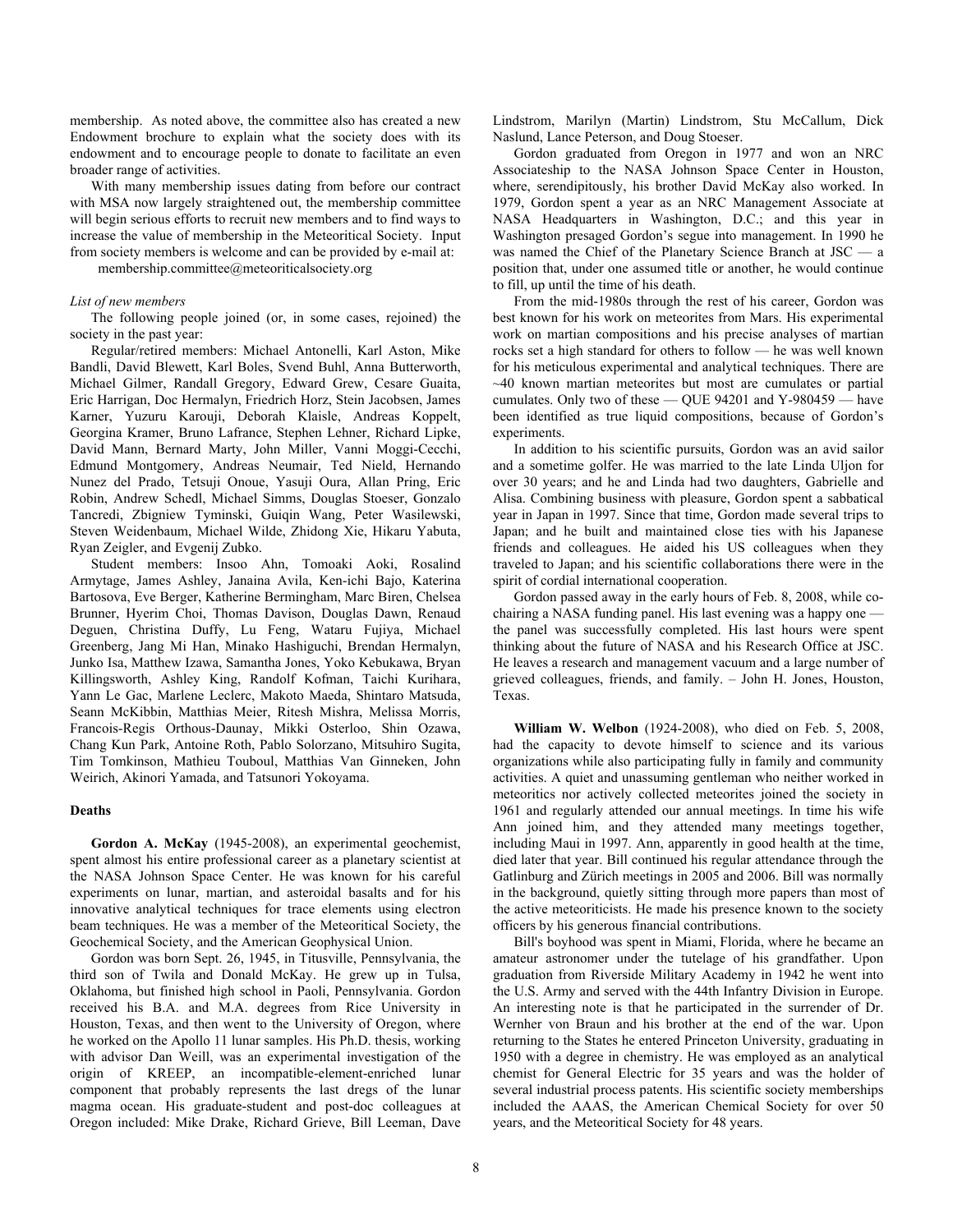Bill's primary avocation – which probably led him to meteoritics – was the viewing and study of solar eclipses. He traveled to 50 countries and visited every continent in his efforts to reach the best viewing sites. He viewed and had detailed records of 22 eclipses going back to Ohio in 1932. Boating was his second avocation. He was a past Commodore of the Clearwater Yacht Club where he was a member of the Power Squadron. Bill was also active in the Boy Scouts.

The Welbons lived in Belleair, Florida, where their three boys grew up. He is survived by his second wife Dorothea Smith Welbon, his sons, seven grandchildren and three great grandchildren. —Roy S. Clarke, Jr., Washington, D.C.

**Edward C. T. Chao** (1919-2008) died from heart failure at his home in Fairfax, Virginia, on Sunday, February 3, 2008. He was born in Suzhou, China, and came to the United States in 1945 to teach Chinese to American troops. After World War II he was admitted as a graduate student at the University of Chicago, where he received his PhD in geology in 1948 under the supervision of Prof. Tom Barth. After his graduation, Ed moved to Alexandria, Virginia, to work at the U.S. Geological Survey (USGS) where he had an exceptionally active 45-year career from 1949-1994 in various disciplines of geological sciences. His extensive career covered the diverse fields of meteorite impacts on planetary surfaces, lunar geology, coal petrology, and economic geology. In each field he was internationally recognized for the innovative research techniques he developed and employed, and he was highly respected for the significant contributions he made. Nationally and internationally, Ed was also known for mentoring and encouraging other scientists.

Ed was the pioneer in the study of dynamic effects of meteorite impacts on planetary surfaces. From 1960 to 1977, he turned his attention to the dynamically induced metamorphic reactions in rocks through meteoritic impacts on Earth's continental crust and lunar rocks returned by the Apollo missions. In the early 1960s, he carried out pioneering investigations into the optical and chemical characteristics of tektites, natural glasses whose mode of formation and source was highly disputed. He published outstanding articles on tektites, including the discovery of iron-nickel metal spherules in tektites from the Philippines, thus unambiguously establishing the origin of tektites as a result of meteorite impact. This led him to carry out many trips to countries where tektites occur. During a visit to Czechoslovakia in the early 1960s, he inspected hundreds of Bohemian and Moravian tektites stored in the National Museum in Prague and succeeded in proving, for the first time, their (re)entry in the Earth's atmosphere from outer space. This finding led him to believe, until his death, that tektites are of lunar origin. This is the sole conclusion of his, of which I am aware, where he was mistaken.

His studies of the shocked Coconino sandstone at Meteor Crater in Arizona resulted in the first discovery in nature of a dense polymorph of quartz, which he named coesite. The finding was published in *Science* in 1960. He was also the first to recognize in nature and describe another high-pressure form of silica, also in Meteor Crater. He named it stishovite after the Russian physicist Sergei Stishov who synthesized it in a high-pressure experiment in his laboratories in Russia just prior to Ed's discovery. Ed subsequently discovered these two dense silica minerals in the Ries Crater in Bavaria, Germany, thus establishing its formation through a bolide impact in the Swabian Alb mountains some 14.8 My ago.

For these two discoveries, he was awarded the Wetherill Medal of the Franklin Institute of Pennsylvania. He continued his research in the areas of terrestrial and lunar impacts, which led to additional awards and recognition, including the Barringer Medal by the Meteoritical Society in 1992. In the citation for the Barringer Medal, it was noted that "Ed Chao is the quintessential founder of a new area of research in metamorphic petrology: impact metamorphism of natural rocks." Ed also confirmed the impact origin of the Bosumtwi crater in Ghana. He donated to me impactite glasses he collected from the suevite ejecta at the Ashanti locality; FeNi spherules were encountered in them, thus confirming Ed's conclusion.

Ed visited the Ries Crater almost every year since 1961. He then came to Germany for several months in 1975 as the Alexander von Humboldt Foundation Senior U.S. Scientist Awardee. He used this opportunity to create a reliable geologic map of the Ries Crater, to set a reliable scheme of the progressive grades of shock metamorphism and to scrutinize the mode of transport of the different crater ejecta lithologies during the event. The fieldwork also resulted in a detailed field guide of 25 exposures and quarries where the field evidence could be observed and the most accurate geologic map of the crater so far. During this period he also conducted drill cores in the Otting suevite quarry to explore the nature of the contact relationship between suevite and the varicolored sedimentary ejecta (Bunte Breccie). These cores gave him the evidence he was looking for, namely that the multi-colored sedimentary ejecta were transported non-ballistically in a "roll and glide" mechanism, as he named it. Despite the ample field and microscopic evidence, he encountered vigorous opposition from several colleges relying only on theoretical models and impact experiments in sand.

Ed participated in the study of the deep drill core conducted by the Geologic Survey of Bavaria and German National Science Foundation. Already in the first day of his visit to the drill core storage facility in the basement of the building, he discovered the occurrence of shatter cones in shocked igneous and metamorphic rocks in cores just below the crater floor at 602 meters depth. Polished sections of these shatter cones revealed the presence of very thin iron-nickel-chromium metal veins interpreted to be metal condensates of the evaporated meteorite condensed from the vapor cloud.

Despite his equally successful achievements in the other scientific disciplines in which he worked, he always considered his study of rock deformation due to impact of extraterrestrial objects as his quintessential scientific child and his top interest. Until his death, he never lost interest or abandoned learning about new achievements in this field. With his death, this field of research loses a scientific giant. – Ahmed El Goresy, Bayreuth, Germany.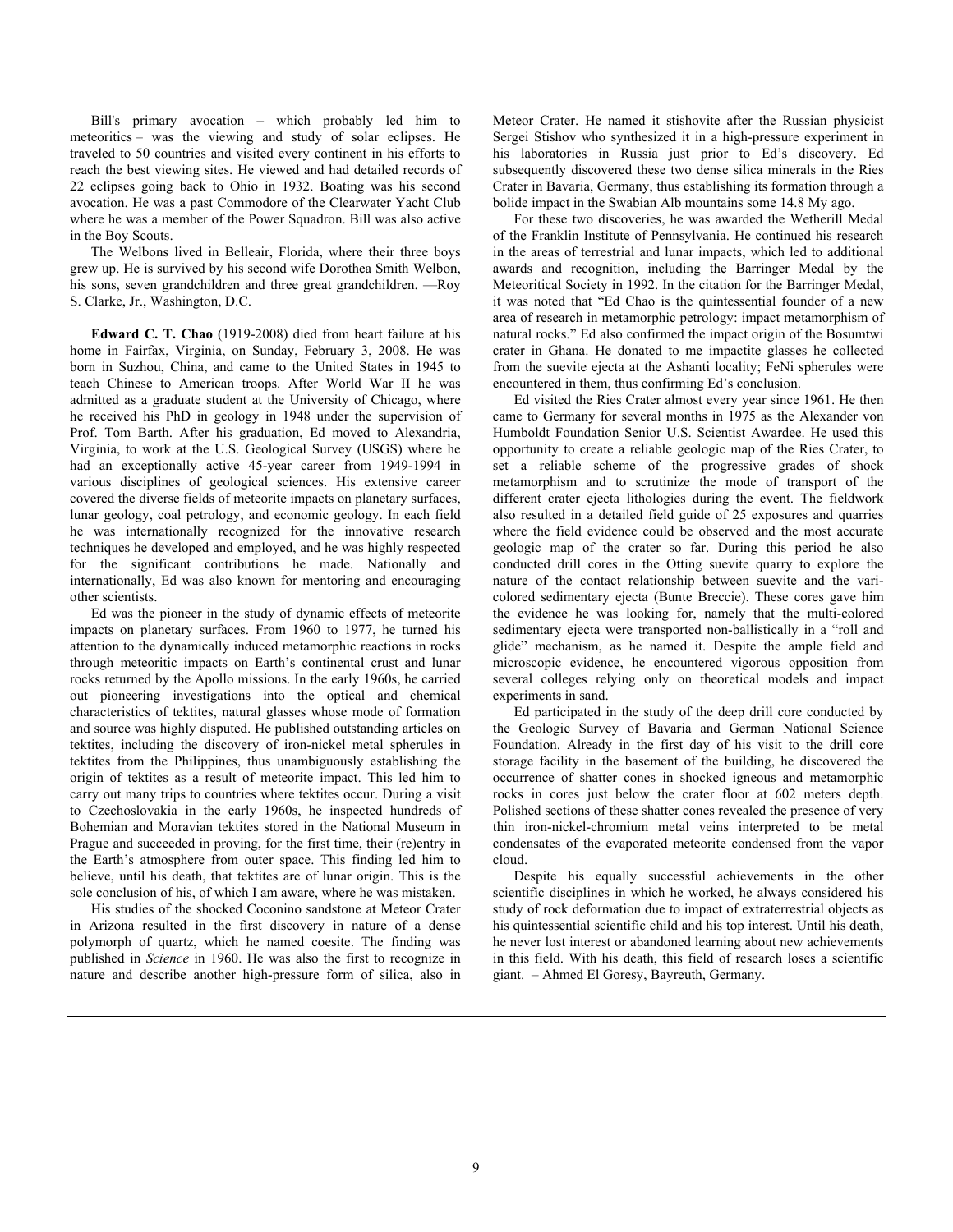# **CONSTITUTION**

## ARTICLE 1 – NAME, PURPOSE, AND SCOPE

- 1. The name of this Society shall be THE METEORITICAL SOCIETY.
- 2. The purpose of this Society shall be to promote research and education in planetary science with emphasis on studies of meteorites and other extraterrestrial materials that further our understanding of the origin and history of the solar system.
- 3. This Society, in its membership and activities, shall be an international organization.

## ARTICLE 2 – MEMBERS AND FELLOWS

- 1. Those persons who joined this organization on or before August 22, 1933 shall constitute the charter members of the Society. The charter members and such other persons as may subsequently be elected to membership shall constitute the members of the Society. Persons interested in furthering the purpose of the Society may, on application, be elected to membership by the Council.
- 2. Members who have distinguished themselves in meteoritics or allied sciences may be elected Fellows by the Council. Fellows shall be elected in even-numbered years. The number which may be elected during an even-numbered year shall not exceed one percent of the current membership of the Society, rounded to the next highest integer.
- 3. Bylaws shall be adopted to regulate the nomination and the election of members and Fellows and any matters pertaining to them for which this Constitution does not expressly provide.

### ARTICLE 3 – COUNCIL (OFFICERS AND COUNCILORS)

- 1. The Officers of the Society shall consist of a President, the immediate Past President, a Vice-President, a Secretary, and a Treasurer who shall discharge, in addition to the duties specifically assigned them by this Constitution and Bylaws, all the duties customarily pertaining to their office.
- 2. The Council of the Society shall consist of the Officers and eight Councilors. The Council shall be charged with the administration of all the affairs of the Society for which the Constitution or the Bylaws do not otherwise provide. The President and the Secretary of the Society shall be respectively the chairman and the secretary of the Council; together with the Treasurer, they shall constitute a standing Executive Committee to act, ad interim, upon all matters affecting the welfare of the Society that, in their judgment, do not call for submission to the entire Council; but all the transactions of this Executive Committee except those expressly authorized by the Constitution or the Bylaws shall be reported to the Council at its next following meeting.
- 3. An election of Officers and Councilors of the Society shall be held each even-numbered year. Nominations for Officers and Councilors shall be prepared by a Nominating Committee of six members. The members and chair shall be proposed by the President following consultations with other members of the Executive Committee and approved by Council prior to April 1 of each odd-numbered year and shall hold office until the close of the next election.

 For each office to be filled in a given election, the Nominating Committee shall nominate one candidate whom it has verified to be qualified and willing to serve in that office.

The slate so nominated shall be mailed to all members of the Society before December 1 of an odd-numbered year. A nomination for any specific position may subsequently be made by at least 3% of the Society's members in good standing who shall verify that the candidate is qualified and willing to serve in that office. Nominations by members must be received by the Secretary no later than February 15 of the even-numbered year.

 If no candidates are nominated other than those nominated by the Nominating Committee, the Secretary shall be empowered to declare these candidates elected by affirmation. If other candidates are nominated, then a ballot shall be prepared listing the names of candidates for contested positions and mailed to each member of the Society in good standing before April 15 of the even-numbered year. These ballots, if returned to the Secretary by June 15 in a way that allows the secrecy of the ballot to be preserved and identifies the voter as a member of the Society shall be counted.

 The new Officers and Councilors shall take office on January 1 of odd-numbered years.

- 4. The Vice-President shall automatically accede to the Presidency upon the end of the President's two-year term, or earlier if the office of the President should be vacated. The Council shall appoint one of its members to fill a vacancy in the Vice-Presidency; if a Vice-President appointed by the Council accedes to the Presidency, he shall succeed himself only if nominated by the regularly constituted Nominating Committee and elected by the membership of the Society.
- 5. The term of the Council shall be two years in length. .
- 6. No person shall hold simultaneously more than one position in the Council. The President shall vote only when necessary to break a tie.
- 7. No person who has been elected to and has assumed the office of President shall ever afterwards be eligible for that office, nor for the office of Vice-President. No person who has served two terms as Councilor, or three terms as Secretary or Treasurer shall be eligible for the same position until the expiration of four years after the end of his last term in office.
- 8. Vacancies in the position of Secretary, Treasurer or Councilor shall be filled by appointment by the Council.

## ARTICLE 4 – PUBLICATIONS

- 1. The official journals of the Society shall be:
	- a. Meteoritics and Planetary Science, sponsored by the Society alone, and
	- b. Geochimica et Cosmochimica Acta, which is also sponsored by the Geochemical Society.
- 2. The Council shall appoint an Editor for Meteoritics and Planetary Science who shall serve at the pleasure of the Council.

## ARTICLE 5 – AMENDMENTS AND BYLAWS

- 1. This Constitution may be amended only at the proposal of the Council and by mail ballot. A ballot for each proposed amendment shall be mailed by the Secretary to each member of the Society in good standing. In order that it be adopted, each proposed amendment must receive at least two-thirds of all votes cast.
- 2. The Council may enact, annul and amend Bylaws as appropriate and necessary for carrying out the Society's business. Any proposed amendment of the Bylaws shall be prepared in written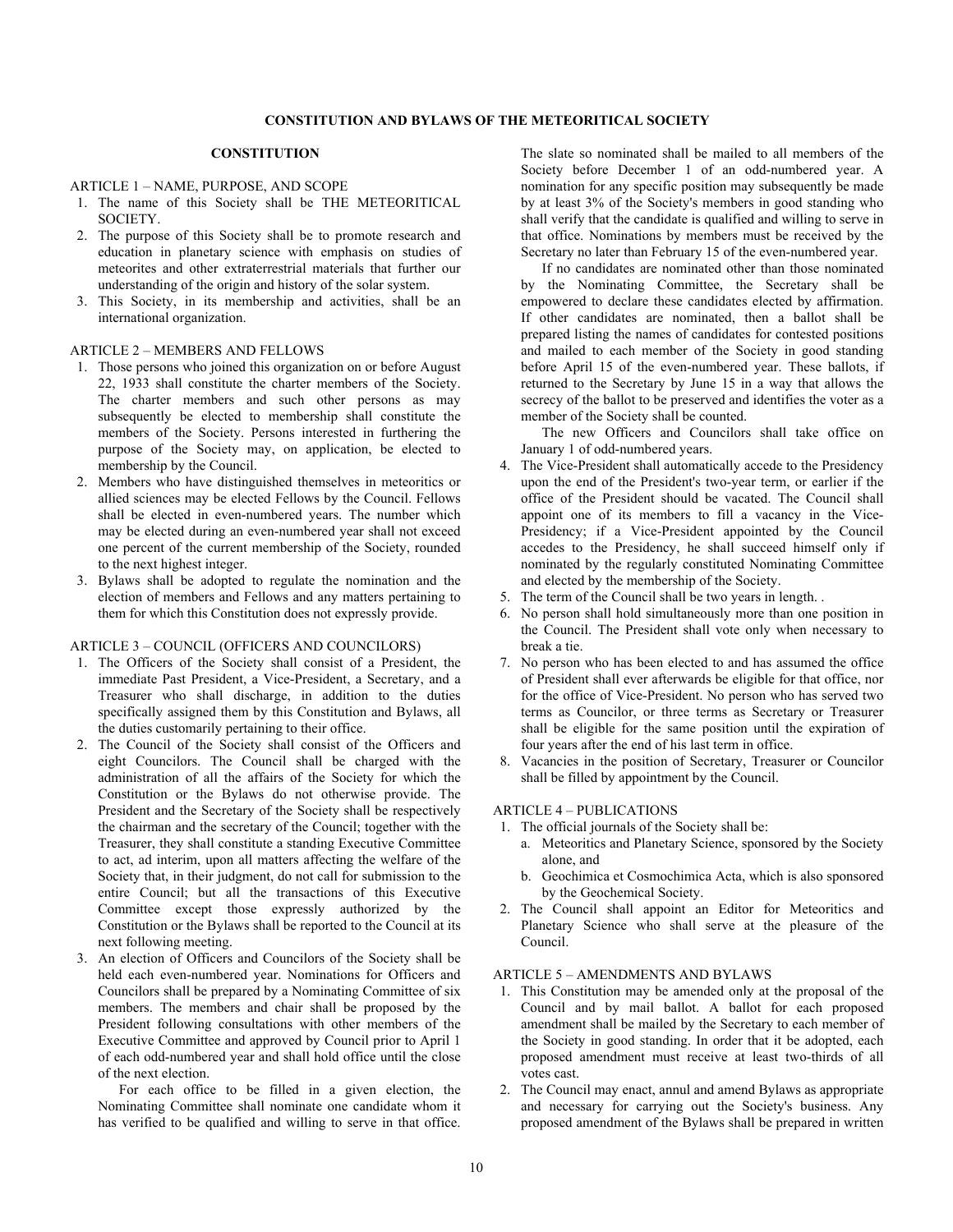form and circulated to the Council at least one month before a regular meeting. It shall then be deemed adopted if it receives the votes of two-thirds of the entire Council. Council members unable to attend may submit their votes in advance of this meeting.

### **BYLAWS**

## ARTICLE 1 – NOMINATIONS AND ELECTIONS OF MEMBERS, COUNCILORS AND OFFICERS

- 1. Any applicant who is in sympathy with the purposes of the Society may be elected by unanimous vote of the Executive Committee or by majority vote of the Council.
- 2. Any member who has made improper use of his membership or whose connection with the Society is regarded as detrimental to it may be expelled from the Society by at least a three-fourths vote of the entire Council.
- 3. The Nominating Committee shall operate under rules approved by the Council. It shall submit to the Council its slate of candidates for Officers and Councilors prior to September 1 of the odd-numbered year. When the Council is satisfied that the candidates were selected in accordance with the Constitution, Bylaws, and Committee rules, it shall authorize the Secretary to submit the slate to the members. Brief biographies of the candidates and a statement from the nominee for Vice-President shall be mailed to members by December 1.
- 4. Members of the Nominating Committee shall be selected to ensure balance with regard to age, area of expertise, and geographic representation. The Committee Chair should be an experienced member of the Society who understands the duties of the Officers and Councilors. Members of the current Council cannot serve on the Nominating Committee. The Nominating Committee cannot nominate any of its members to be Officers or Councilors.
- 5. If ballots are mailed to members of the Society with three or more candidates for any office except Councilor, members shall rank those candidates in order of their preference. If no candidate has a clear majority of first-place votes, the candidate with the fewest first-place votes shall be eliminated. The second-place votes on ballots of members who gave their firstplace votes to the eliminated candidate shall then be added to the first-place votes of the candidates still in contention. This process shall be repeated until one candidate has a clear majority.

## ARTICLE 2 – DUTIES OF MEMBERS OF THE COUNCIL

- 1. Members elected to positions in the Council are expected to attend official Council meetings.
- 2. The Secretary shall be responsible for informing the Society membership of important actions of the Council. The Secretary shall conduct all elections and inform members of the results. The Secretary shall coordinate activities between the Council and those Society committees provided for in the Constitution and Bylaws. The Secretary, in coordination with the Treasurer, shall maintain the Society membership list, records of all official actions of the Council, and all changes made to the Constitution and Bylaws of the Society.
- 3. The Treasurer shall keep accounts showing all the receipts and expenditures of money belonging to the Society and all the financial transactions of his office. The Treasurer shall be responsible for the collection of membership dues and other income and for the payment of legitimate Society debts. The

Treasurer will file appropriate US federal tax forms and state forms to maintain our nonprofit corporation. At the end of each fiscal year, the Treasurer will prepare a written annual financial report and a budget for the new fiscal year, both to be transmitted to the Secretary by July 15 or two weeks prior to the Annual Meeting, whichever is earlier. The budget should include all anticipated income and expenditures, including royalty payments and repayments of loans to the organizers of annual meetings, and must be approved by Council at the Annual Meeting. The Council may, upon request, obtain all detailed financial records from the Treasurer.

4. At the beginning of each term, Council shall appoint a Deputy Treasurer who will temporarily assume the Treasurer's duties when the latter is unable to perform them, continuing until the Treas-urer is able to resume his/her duties or until a new Treasurer has been appointed by Council. The Deputy Treasurer is not a member of the Council.

## ARTICLE 3 – FINANCE

- 1. The Society shall be a nonprofit organization.
- 2. The property of the Society shall be irrevocably dedicated to scientific research and education and no part of its net income or assets shall ever inure to the benefit of any Officer, Councilor or member thereof or to the benefit of any private persons.
- 3. Any member in good standing may become a life member by the payment of a fee equal to twenty times the annual dues then in force. A life member shall be exempt from the payment of annual dues.
- 4. The annual dues shall be fixed by the Council and payable to the Treasurer on the date of election and prior to January 1 of each year thereafter. Payment of the life membership fee or of the annual dues shall entitle a member to all the rights of membership including that to receive the official notices and certain publications of the Society, free of charge or at a reduced rate.
- 5. Any member who is more than three months in arrears shall be dropped from the Society. The Council shall, for cause, and on the recommendation of its Executive Committee, have the authority to suspend any part of this Bylaw in behalf of a defaulting member in the first year of his default.
- 6. The fiscal year of the Society is from June 1 to May 31 of the following year.
- 7. The Society should maintain a reserve fund amounting to at least 10% of budgeted annual expenditures for use in emergencies.
- 8. Unspecified gifts to the Society should be transferred to the Meteoritical Society Endowment Fund. This transfer will take place after the Annual Meeting unless an alternative plan is approved by Council.
- 9. Any surplus from a fiscal year (income minus expenditures) should be transferred to the Meteoritical Society Endowment Fund. This transfer will take place after the Annual Meeting unless an alternative plan is approved by Council.

## ARTICLE 4 – MEETINGS OF THE SOCIETY

1. The Council shall determine the time and place of each meeting of the Society. If possible, at least one meeting shall be held each year, for the delivery of scien-tific papers, addresses and other communications, and for the transaction of any business that may come before the Society. The Secretary will ensure that notice of each meeting shall be mailed to each member in good standing at least four months prior to the opening date of the meeting.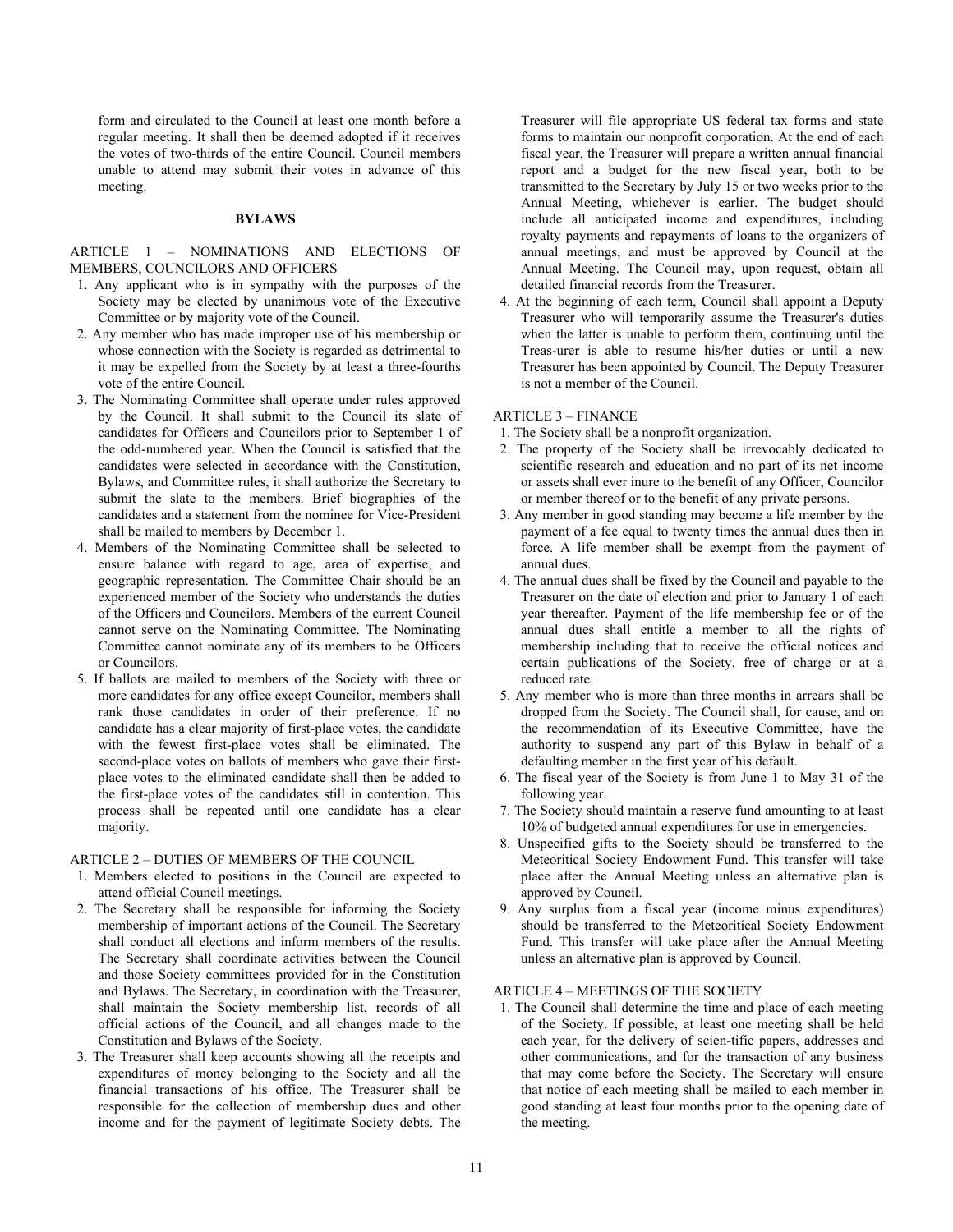- 2. Arrangements for each of the Society's meetings shall be made by an Organizing Committee and a Program Committee, which are appointed by the Council. Both committees have the right to co-opt additional members. The Organizing Committee shall include a member from a previous year's committee and the Vice-President of the Society (who will be President at the time of the meeting).
- 3. The Society will provide a loan toward meeting expenses, in an amount set by Council. The Organizing Committee shall raise additional funds, especially for student travel grants, and shall submit a budget to the Council for approval. Meetings are expected to be self-supporting. Surpluses of meetings will be transferred to the treasury of the Society. The Society may cover deficits that it judges to be justified.
- 4. At each meeting, fifty or more members shall constitute a quorum.
- 5. Procedures during business meetings of the Society shall be governed by Robert's Rules of Order.

# ARTICLE 5 – MEETINGS OF THE COUNCIL

- 1. A meeting of the Council shall be held in connection with each meeting of the Society.
- 2. The President shall convoke the Council in special meeting, at a time and place to be determined by the Executive Committee whenever, in the judgment of the Commit-tee, the affairs of the Society require it. For urgent issues, the Committee can authorize mail or fax ballots, preceded by informal discussion, in lieu of a special meeting. The vote on such a ballot is subject to review at the next regular Council meeting.
- 3. A request in writing addressed to the President by four or more members of the Council shall render the convocation of the Council obligatory within three months after the date such re-quest is received and at a time and a place to be determined by the Executive Committee.
- 4. Advance notice of each special meeting, which shall include a statement of the nature of the business to be transacted at the meeting, shall be prepared at the direction of the President and transmitted by the Secretary, by mail, facsimile or telephone at the earliest possible date, to each member of the Council.
- 5. If the President cannot attend a meeting of the Council, he shall appoint from the Council a temporary chairman who will serve in his stead. Should he fail to do this, the Council shall elect a temporary chairman.
- 6. At each meeting, regular or special, five or more Council members shall constitute a quorum. The President, or in his absence the temporary chairman, may invite other members of the Society to sit with the Council, but any action approved by fewer members of the Council than four shall be subject to ratification by at least a majority vote, taken by the Secretary by mail or facsimile, of the entire Council.
- 7. Any notice required or permitted by the bylaws to be given to members of Council may be given by mail, facsimile or telephone.
- 8. Council members unable to attend a meeting of Council, or to participate in decisions without a meeting, may vote by proxy. The proxy, issued to another member of Council, may be general (all matters to come before the meeting) or specific (relate to one issue or topic) and is valid for three months. The proxy, signed and dated by the councilor delegating his vote, must be given to the chairman before the start of business.
- 9. Procedure during Council meetings shall be governed by Robert's Rules of Order.

## ARTICLE 6 – LEONARD MEDAL

- 1. The Leonard Medal of the Society shall be awarded to individuals who have made outstanding, original contributions to the science of meteoritics directly or through work in closely allied fields of research.
- 2. The Leonard Medal Committee shall consist of five members serving five-year terms, which are staggered such that one term expires each calendar year. No member of the Council may serve on the Committee. Vacancies on the Committee shall be filled by appointments made by the Presi-dent. Each year the President shall designate one member of the Committee to serve as chairman. The Committee shall operate under rules approved by the Council.
- 3. Six weeks prior to the annual meeting of the Society, the Committee shall submit to the Secretary documented nominations for its first and second choice for recipient of the Leonard Medal to be awarded at the next following annual meeting. The Secretary shall distribute copies to Council members at least one month prior to the Council meeting. Final selection of the Leonard Medalist shall be made by Council, with at least a two-thirds vote of all voting Council members present.

# ARTICLE 7 – PUBLICATION COMMITTEES

- 1. There shall be two committees to oversee publications of the Society. The Society Publications Committee shall oversee the publication of Meteoritics and Planetary Science. The Joint Publications Committee shall be constituted jointly by the Meteoritical Society and the Geochemical Society for the purpose of overseeing the publication of Geochimica et Cosmochimica Acta.
- *The Society Publications Committee*
- 2. The Society Publications Committee shall consist of six appointed members who serve staggered three-year terms and the Society Treasurer who is an ex-officio member. Incumbent members shall be eligible for renomination.
- 3. The six appointed members of the Society Publications Committee shall be selected by the President after consultations with the Committee Chair.
- 4. One of the appointed members shall serve as Committee Chair for a two-year term. The Chair shall be selected by the President following consultation with the Editor of Meteoritics and Planetary Science and approved by the Council.
- 5. The Society Publications Committee shall have the following responsibilities:
	- a. To monitor Meteoritics and Planetary Science on a continuing basis and to advise the Council on any decision involving the journal that requires the approval of the Council. In particular, the committee shall monitor the finances of the journal, report to the council on its activities prior to the Society's Annual meeting, and make budgetary recommendations to the council so that library rates can be established in March for the following year and annual dues for members at the Annual Meeting.
	- b. To negotiate a contract between the Editor of Meteoritics and Planetary Science and the Society to ensure the continued successful publication of the journal. This contract and subsequent changes therein must be ratified by the Council.
	- c. To approve new Associate Editors following their nomination by the Editor.
	- d. To advise the Editor of Meteoritics and Planetary Science when requested by the Editor.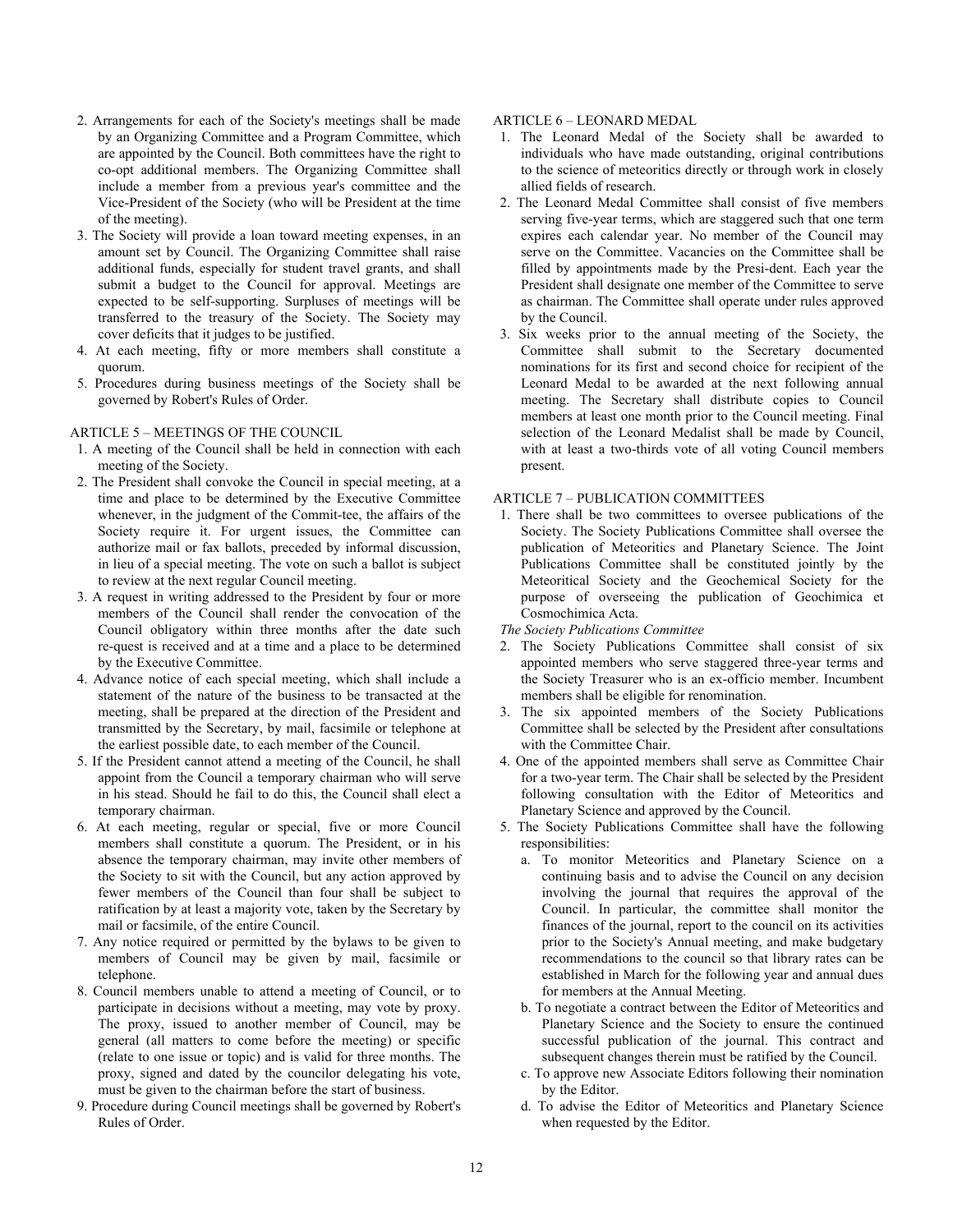- e. To help resolve any conflict involving the journal that cannot be resolved by the Editor and Board of Associate Editors.
- f. To review the state of Meteoritics and Planetary Science every four years in conjunction with the nomination of an Editor.

## *The Joint Publication Committee*

- 6. The Joint Publications Committee shall consist of six appointed members who serve three-year terms and five ex-officio members.
- 7. The appointed members of the Joint Publications Committee shall serve staggered three-year terms. Members of the Committee shall be jointly appointed by the Presidents of the two Societies, in consultation with the Editor and the Chair of the Committee. One of these appointed members shall be appointed the Chair. No later than four months before the expiration of the Chair's term, an ad hoc Nominating Committee that is chaired by the Executive Editor and includes the Geochemical Society and Meteoritical Society Presidents shall proceed to nominate a successor to the Chair of the Joint Publications Committee for approval by the Councils of the Geochemical Society and the Meteoritical Society. Incumbent Committee members shall be eligible for re-nomination. The term of each appointee shall begin on January 1 of the year immediately following the date of their appointment.
- 8. The ex-officio members of the Joint Publications Committee shall be the Executive Editor of Geochimica et Cosmochimica Acta, the Editor of Meteoritics and Planetary Science, the Special Publication Series Editor of the Geochemical Society, the President of the Geochemical Society and the President of the Meteoritical Society. The ex-officio members shall take part in all discussions and their views should be included in decisions made by the Joint Publications Committee. However, the ex-officio members shall not have formal voting rights, except for the Executive Editor when the issue directly concerns Geochimica et Cosmochimica Acta.
- 9. At all times, both the Geochemical Society and the Meteoritical Society must be represented on the Joint Publications Committee by at least two persons.
- 10. The Joint Publications Committee shall have the following responsibilities:
	- a. To advise the Executive Editor of Geochimica et Cosmochimica Acta and to monitor the journal on a continuing basis.
	- b. To approve new Associate Editors following their nomination by the Executive Editor.
	- c. To negotiate contracts with the journal's publisher. Such contracts, and subsequent changes therein, must be ratified by the Councils of the two Societies.
	- d. To advise the two Societies on any matter concerning publication.
	- e. To mediate conflicts between the Executive Editor and authors. Such mediation may be initiated at either the author's or the Executive Editor's request, but the recommendation shall take the form of advice and not be binding.
	- f. To review the state of Geochimica et Cosmochimica Acta every three years in conjunction with the nomination of the Executive Editor.

## ARTICLE 8 – EDITOR OF METEORITICS AND PLANETARY **SCIENCE**

- 1. The term of the Editor of Meteoritics and Planetary Science normally shall begin January 1 and be for four calendar years. In the case of a mid-year appointment of a new Editor to fill a vacancy, the term shall be the remainder of the year of appointment plus four years. An Editor may succeed himself/herself.
- 2. The Society Publications Committee shall evaluate the record of the current Editor, nominate an Editor for the next term, and report this evaluation and nomination to the Council. Final selection of the Editor shall be made by Council 18 months prior to the expiration of the current term.
- 3. The Editor of Meteoritics and Planetary Science shall seek the advice of the Society Publications Committee before proposing to the Council any major changes in the operation or format of the journal.
- 4. The Editor of Meteoritics and Planetary Science shall seek the advice of the Board of Associate Editors in deciding whether or not to publish memorials for specific individuals.

# ARTICLE 9 – EXECUTIVE EDITOR OF GEOCHIMICA ET COSMOCHIMICA ACTA

- 1. The term of the Executive Editor of Geochimica et Cosmochimica Acta shall be three years. An Executive Editor may succeed himself/herself.
- 2. The Joint Publications Committee shall evaluate the record of the current Executive Editor, nominate an Executive Editor for the next term, and report this evaluation and nomination to the Council no later than one year before the expiration of the incumbent Executive Editor's term. Final selection of the Executive Editor shall be made by the Councils of the Meteoritical and Geochemical Society.
- 3. The Executive Editor of Geochimica et Cosmochimica Acta shall seek the advice of the Joint Publications Committee before making any substantive changes in the operation or format of the Journal.

# ARTICLE 10 – ELECTION OF FELLOWS

- 1. Article 2.2 of the Constitution describes the election of Fellows. The Leonard Medal Committee is charged with preparing a list of Society members whom they propose for election as Society Fellows.
- 2. The means of selecting candidates for Fellow shall be determined by the Leonard Medal Committee. To aid the Committee in identifying candidates, the Council shall publish yearly a solicitation for Fellow nominations from the Society membership. The Committee shall prepare a slate of Fellow candidates, which may be of any length, but normally will be a length equal to one percent of the Society membership rounded up to the next highest integer. This slate shall be submitted to Council prior to its annual meeting held in conjunction with the Society meeting in even-numbered years.
- 3. Members of the Council and of the Leonard Medal Committee are not eligible for election as Fellows during their term of office.
- 4. The Council shall elect Fellows only from the slate of candidates submitted by the Leonard Medal Committee. Election as a Fellow shall require at least a two-thirds vote of all voting Council members present. The number of Fellows elected shall not exceed the number of candidates submitted by the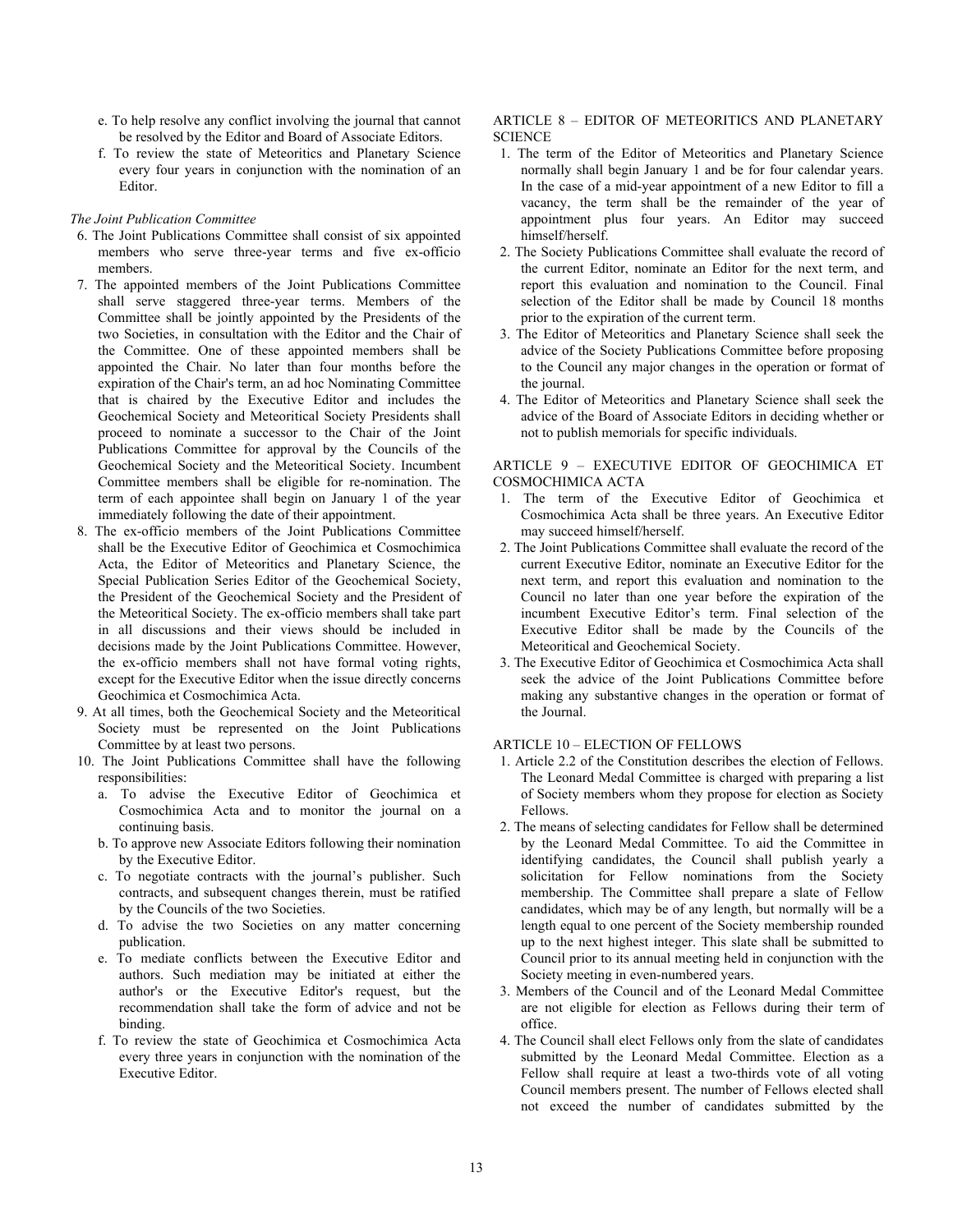Committee or one percent of the Society membership (rounded up), whichever is the smaller number.

5. An announcement of Fellows who have been elected shall be made during the annual meeting of the Society and shall be published in Meteoritics and Planetary Science.

## ARTICLE 11 – BARRINGER MEDAL

- 1. The Meteoritical Society administers the Barringer Medal and Award program, created in memory of D. Moreau Barringer, Sr. and his son D. Moreau Barringer, Jr. The program is sponsored by the Barringer Crater Company. The Barringer Medal recognizes out-standing work in the field of impact cratering, and/or work that has led to a better understanding of impact phenomena. The Medal shall be presented during each annual meeting of the Society.
- 2. A Barringer Medal Selection Committee shall consist of four Society members appointed by the President, one of whom shall be nominated by the Barringer Crater Company. The Committee members shall serve staggered, four-year terms. The Chairman is appoint-ed by the President for a one-year term.
- 3. Nominations for the Barringer Medal shall be solicited from Society members through annual announcements in Meteoritics and Planetary Science. The means of selecting a candidate for the Barringer Medal shall be determined by the Selection Committee. The Committee shall present its candidate for the Medal, along with supporting docu-mentation, to the Council at the annual meeting. Concurrence of the selection by the Council shall be by two-thirds of all voting members present.

# ARTICLE 12 – METEORITE NOMENCLATURE COMMITTEE

- 1. The Meteorite Nomenclature Committee shall be responsible for establishing guidelines for the naming of meteorites, for the approval of new names, for decisions regarding pairing or separation of meteorites previously named, and for dissemination of this information by publishing the Meteoritical Bulletin in Meteoritics and Planetary Science.
- 2. The Meteorite Nomenclature Committee shall consist of: the Vice-President of the Society, the Editor of the Meteoritical Bulletin, the Editor of the Catalogue of Meteorites of The Natural History Museum, London and 12 other members nominated by the Chair of the Nomenclature Committee and appointed by the President. Appointed members shall serve a three year term and may be re-appointed for an additional three year term. Individuals may be re-nominated for additional terms after a three-year hiatus in their service on the Committee. A minimum of three terms shall expire each year. The membership of the Committee shall be chosen to provide a balance among researchers, curators and field workers, and to provide a balanced representation from those countries having high meteorite recovery rates.
- 3. The President shall designate one of the members to serve as the Committee Chair. The term of the Chair shall be three years or the remainder of his or her current term as member, whichever is less. The Chair may serve two consecutive terms, and may be subsequently reappointed after a hiatus of three years.
- 4. The term of the Editor of the Meteoritical Bulletin shall be four years. An Editor may succeed himself/herself for a maximum of one additional term. One year before the end of an Editor's term the President shall nominate an ad hoc committee to nominate an Editor for the next term. Final selection of the Editor shall be made by Council.

5. The Committee shall formulate rules appropriate to its function. These rules shall be official following ratification by the Council.

## ARTICLE 13 – NIER PRIZE

- 1. The Nier Prize honors the memory of Alfred O. Nier and is supported by Mrs. Ardis H. Nier. This award shall be given for a significant research contribution in the field of meteoritics and closely allied fields of research; the award recognizes individual research or research done in a small group in which the awardee played the leading role. The recipient will be a scientist who has not yet reached his or her thirty-fifth birthday at the end of the calendar year in which he or she is selected by the Council.
- 2. Nominations for the Nier Prize will be solicited by the Leonard Medal Committee. At each annual meeting of the Society, the Committee shall present to the Council documented nominations for its first and second choices for recipient of the Nier prize to be awarded at the next following annual meeting. Final selection of the Nier Prize recipient shall be made by the Council.

# ARTICLE 14 - ENDOWMENT COMMITTEE

- 1. The duties of the Endowment Committee are:
	- a. To serve as trustees for the Meteoritical Society Endowment Fund (MSEF). Responsibilities include accepting and acknowledging contributions to the MSEF, managing the endowment funds, promoting the MSEF and issuing a report to the Meteoritical Society Council annually.
	- b. To advise the Treasurer on the management of other Society monies and properties, such as the Nier Fund, Society income and other funds that may be established by the Council.
- 2. The Committee shall consist of five members, at least four of which must be Meteoritical Society members. The Society Treasurer is also an ex officio member of the Committee. Members are appointed by the President for three-year terms, and may be re-appointed without limit. The President shall designate one of the members to serve as chair.
- 3. The Committee may recommend expenditures from the MSEF and other funds. Final approval of expenditures will be made by the Meteoritical Society Council.
- 4. The Committee shall formulate rules appropriate to its function. These rules shall be official following ratification by the Council.

# ARTICLE 15 – PAUL PELLAS - GRAHAM RYDER AWARD

- 1. The Paul Pellas Graham Ryder Award for best student paper in planetary science shall be awarded to the graduate or undergraduate student who, in the opinion of the Selection Committee, the Meteoritical Society Council, and appropriate representatives of the other sponsoring societies, submitted as first author the best planetary science paper published in a peerreviewed scientific journal during the previous year. The topics included for this Award are asteroids, comets, craters, interplanetary dust, interstellar medium, lunar samples, meteors, meteorites, natural satellites, planets, tektites, and the origin and history of the solar system.
- 2. The Selection Committee for this Award shall consist of three members serving staggered three-year terms from each of the sponsoring societies. Terms shall begin on January 1. The Committee members from the Meteoritical Society shall be